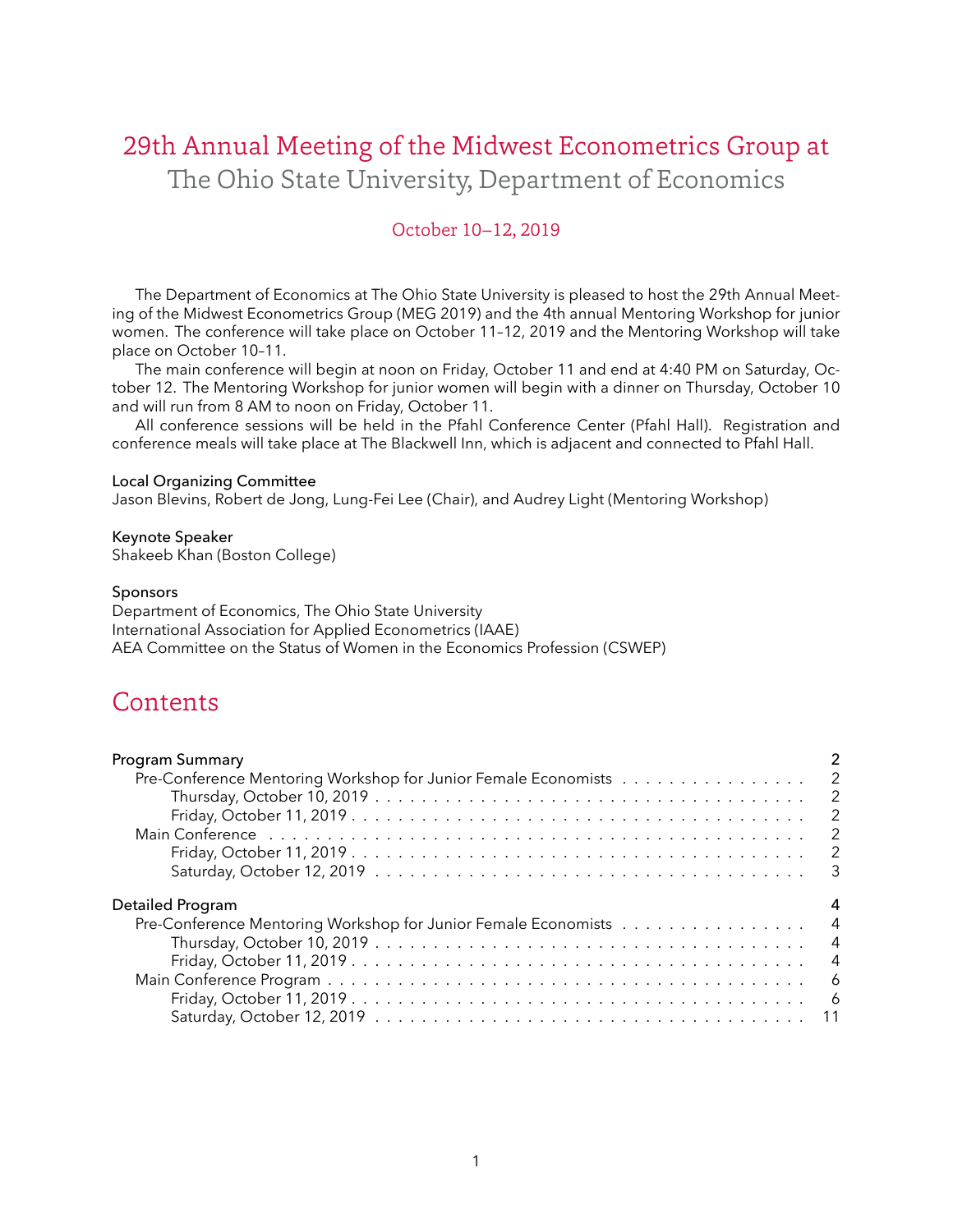# Program Summary

# <span id="page-1-0"></span>Pre-Conference Mentoring Workshop for Junior Female Economists

<span id="page-1-1"></span>Thursday, October 10, 2019

<span id="page-1-2"></span>Friday, October 11, 2019

| $7:30 - 8:00$   | Outside Pfahl 202 | <b>Continental breakfast</b>                    |
|-----------------|-------------------|-------------------------------------------------|
| $8:00 - 8:05$   | Pfahl 202         | Opening remarks                                 |
| $8:05 - 9:30$   | Pfahl 202         | Mentoring session I: Econometrics               |
| $9:30-9:40$     | Pfahl 202         | <b>Break</b>                                    |
| $9:40-10:45$    | Pfahl 202         | Mentoring session II: Empirical Microeconomics  |
| 10:45-10:55     | Pfahl 202         | <b>Break</b>                                    |
| $10:55 - 12:00$ | Pfahl 202         | Mentoring session III: Empirical Macroeconomics |

# Main Conference

<span id="page-1-4"></span><span id="page-1-3"></span>Friday, October 11, 2019

| 11:30            | Registration                              |
|------------------|-------------------------------------------|
| Blackwell        | 2nd Floor, top of stairs from hotel lobby |
| $12:00-1:00$     | Lunch                                     |
| Ballroom BC      | <b>BBO Picnic Buffet</b>                  |
| $1:00 - 2:40$    | <b>Parallel Session 1</b>                 |
| Pfahl 140        | 1A: Macroeconomics 1                      |
| Pfahl 240        | 1B: Production and Productivity           |
| <b>Pfahl 230</b> | 1C: Forecasting 1                         |
| Pfahl 202        | 1D: Panel Data 1                          |
| Pfahl 340        | 1E: Network Models                        |
| <b>Pfahl 330</b> | 1F: Machine Learning                      |
| $2:40-3:00$      | Coffee Break                              |
| $3:00 - 4:40$    | <b>Parallel Session 2</b>                 |
| Pfahl 140        | 2A: Macroeconomics 2                      |
| Pfahl 240        | 2B: Structural Models                     |
| Pfalh 230        | <b>2C: Financial Econometrics 1</b>       |
| Pfahl 202        | 2D: VAR Models 1                          |
| Pfahl 340        | 2E: Applied Spatial Econometrics          |
| <b>Pfahl 330</b> | 2F: Clustering                            |
| $5:30-6:30$      | Reception                                 |
| Ballroom Lobby   | Antipasto & Cash Bar                      |
| $6:30 - 8:00$    | <b>Conference Dinner</b>                  |
| Ballroom BC      | Asian Escape Buffet                       |
| $8:00 - 8:50$    | After Dinner Speech                       |
| Ballroom BC      | Shakeeb Khan                              |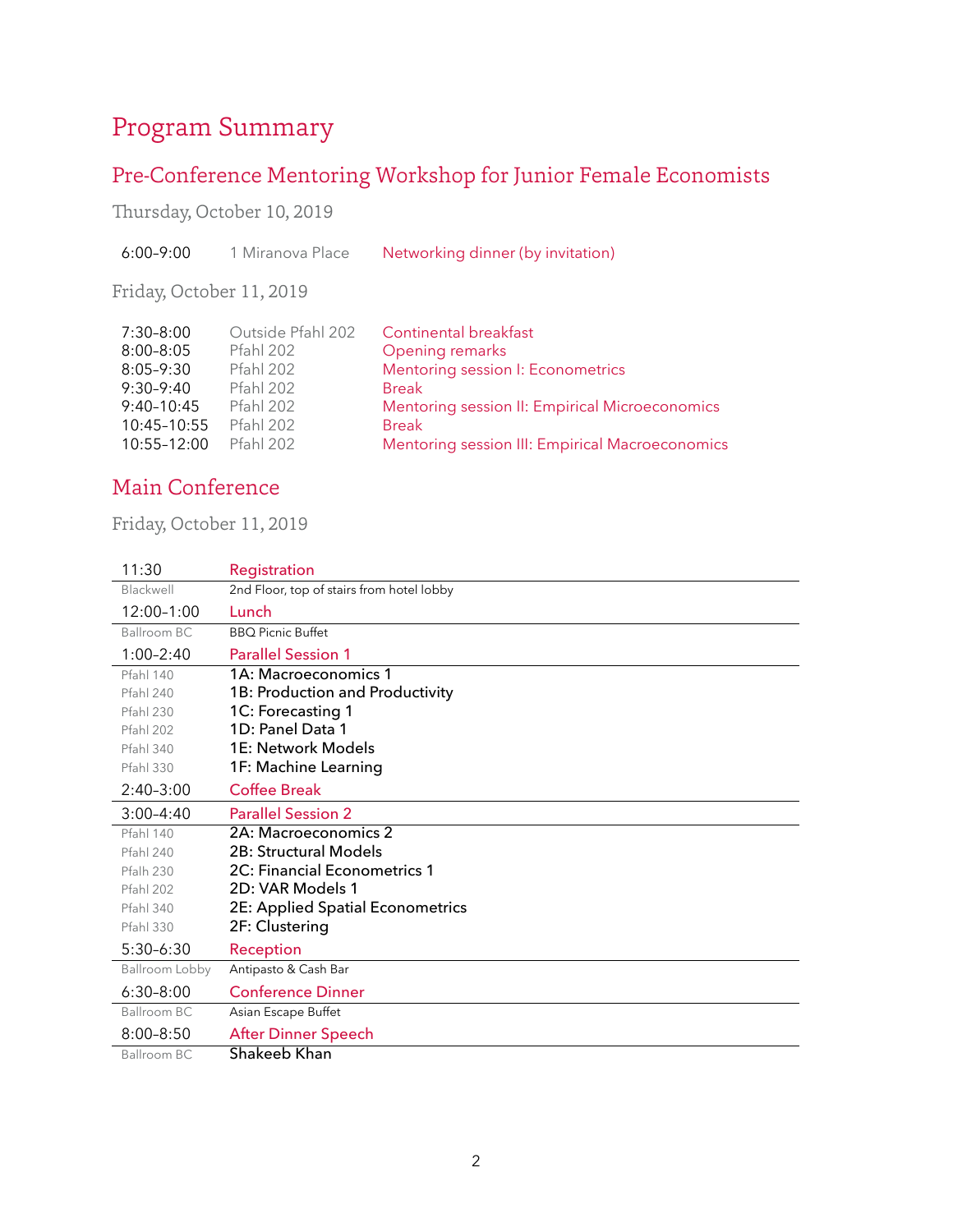# <span id="page-2-0"></span>Saturday, October 12, 2019

| $8:00 - 8:20$      | <b>Breakfast</b>                |
|--------------------|---------------------------------|
| <b>Ballroom BC</b> | Coffee & Bagels                 |
| $8:20 - 10:00$     | <b>Parallel Session 3</b>       |
| Pfahl 140          | 3A: Macroeconomics 3            |
| Pfahl 240          | 3B: Treatment Effects           |
| Pfahl 230          | 3C: Forecasting 2               |
| Pfahl 202          | 3D: Time Series 1               |
| Pfahl 340          | 3E: Econometric Theory          |
| 10:00-10:20        | <b>Coffee Break</b>             |
| 10:20-12:00        | <b>Parallel Session 4</b>       |
| <b>Pfahl 140</b>   | 4A: Macroeconomics 4            |
| Pfahl 240          | <b>4B: Discrete Choice</b>      |
| Pfahl 230          | 4C: Nonparametric Methods 1     |
| Pfahl 202          | 4D: Panel Data 2                |
| Pfahl 340          | <b>4E: Factor Models</b>        |
| 12:00-1:00         | Lunch                           |
| Ballroom BC        | Italian Buffet                  |
| $1:00 - 2:40$      | <b>Parallel Session 5</b>       |
| Pfahl 140          | 5A: Bayesian Econometrics       |
| Pfahl 240          | 5B: Microeconometrics           |
| <b>Pfahl 230</b>   | 5C: Financial Econometrics 2    |
| Pfahl 202          | 5D: Time Series 2               |
| Pfahl 340          | <b>5E: Spatial Econometrics</b> |
| Pfahl 330          | <b>5F: Causal Inference</b>     |
| $2:40-3:00$        | <b>Coffee Break</b>             |
| $3:00 - 4:40$      | Session 6                       |
| Pfahl 140          | 6A: Macroeconomics 5            |
| Pfahl 240          | 6B: Applied Microeconomics      |
| Pfahl 230          | 6C: Nonparametric Methods 2     |
| Pfahl 202          | 6D: VAR Models 2                |
| Pfahl 340          | 6E: GMM                         |
| Pfahl 330          | 6F: Dependent Data Clustering   |
| 4:40               | <b>End of Conference</b>        |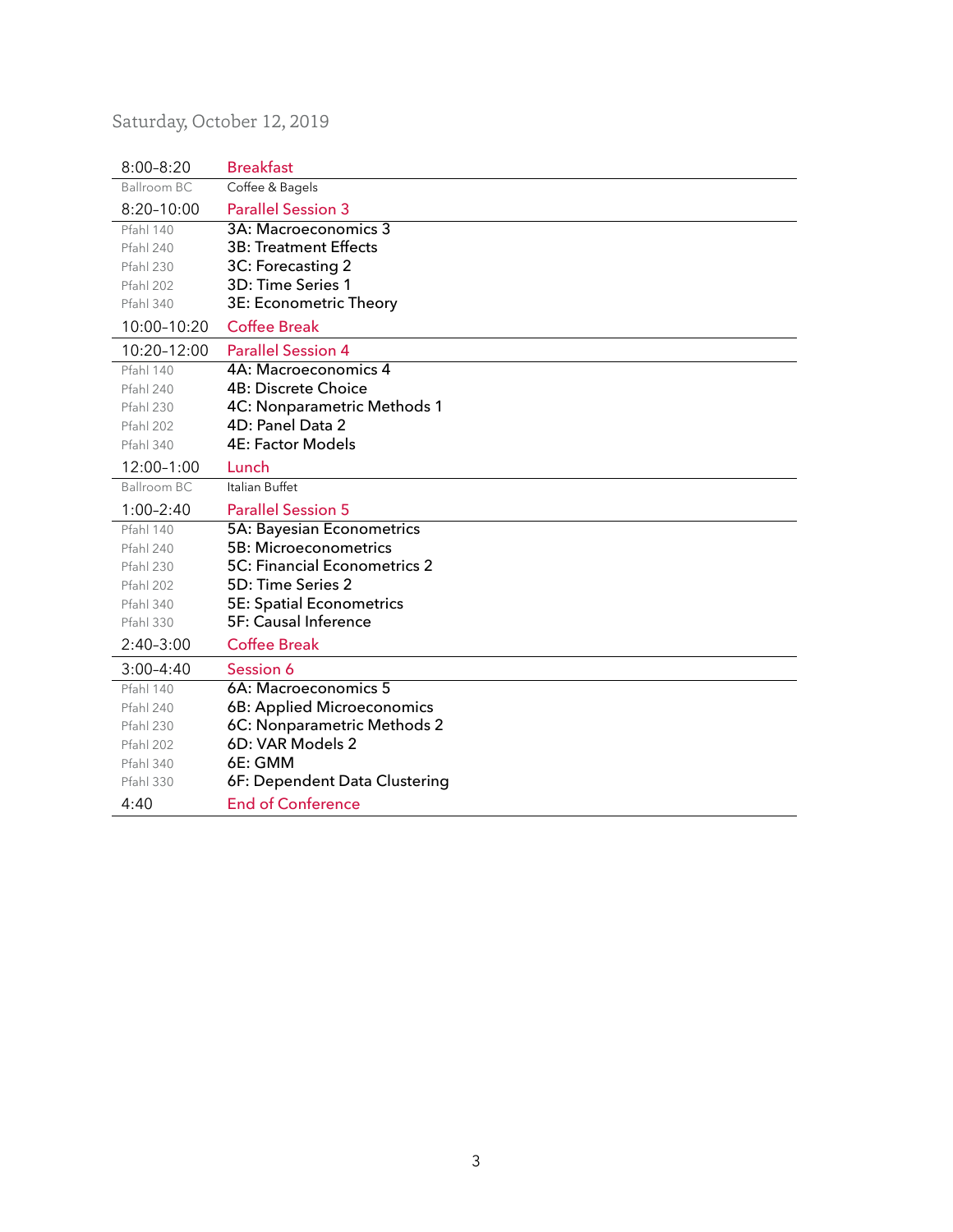# Detailed Program

# <span id="page-3-0"></span>Pre-Conference Mentoring Workshop for Junior Female Economists

<span id="page-3-1"></span>Thursday, October 10, 2019

<span id="page-3-2"></span>

| $6:00 - 9:00$            | <b>Networking Dinner</b>                                                                                                                                                                             |
|--------------------------|------------------------------------------------------------------------------------------------------------------------------------------------------------------------------------------------------|
| 1 Miranova Place         | By Invitation                                                                                                                                                                                        |
| Friday, October 11, 2019 |                                                                                                                                                                                                      |
| $7:30 - 8:00$            | <b>Continental Breakfast</b>                                                                                                                                                                         |
| Outside Pfahl 202        |                                                                                                                                                                                                      |
| $8:00 - 8:05$            | <b>Opening Remarks</b>                                                                                                                                                                               |
| Pfahl 202                |                                                                                                                                                                                                      |
| $8:05 - 9:30$            | <b>Mentoring Session I</b>                                                                                                                                                                           |
| Pfahl 202                | Session Chair: Elena Pesavento<br><b>Econometrics</b>                                                                                                                                                |
|                          | "Efficient GMM Estimation with Missing Data and Endogenous Regressors"<br>Bhavna Rai (Michigan State University)<br>Mentor: Nadine McCloud (University of the West Indies at Mona)                   |
|                          | "A Flexible Model for Spatial Volatility with an Application to Chicago Housing<br>Market"<br>Jiyoung Chae (University of Illinois at Urbana-Champaign)<br>Mentor: Xu Lin (Virginia Tech University) |
|                          | "Asymptotic Properties of M-Estimators Allowing for Cluster Sampling and Cluster<br>Assignment"<br>Ruonan Xu (Michigan State University)<br>Mentor: Anastasia Semykina (Florida State University)    |
|                          | "FECM Averaging in Predictive Regressions"<br>Haiging Zhao (Purdue University)<br>Mentor: Elena Pesavento (Emory University)                                                                         |
| $9:30-9:40$              | Break                                                                                                                                                                                                |
| $9:40-10:45$             | <b>Mentoring Session II</b>                                                                                                                                                                          |
| Pfahl 202                | Session Chair: Audrey Light<br><b>Empirical Microeconomics</b>                                                                                                                                       |
|                          | "The Long-term Health Effects of the Vietnam Era Military Service: A Bounds Anal-<br>ysis"<br>Xintong Wang (Slippery Rock University of Pennsylvania)<br>Mentor: Meta Brown (Ohio State University)  |
|                          | "Impact of Compulsory Schooling on Educational Attainment and Work Out-<br>comes: Evidence from Indonesia"<br>Ana Noveria (Newcastle University)<br>Mentor: Carolina Caetano (University of Georgia) |

*"What Time Use Surveys Can (And Cannot) Tell Us About Labor Supply"* Ruoyao Shi (University of California, Riverside) Mentor: Audrey Light (Ohio State University)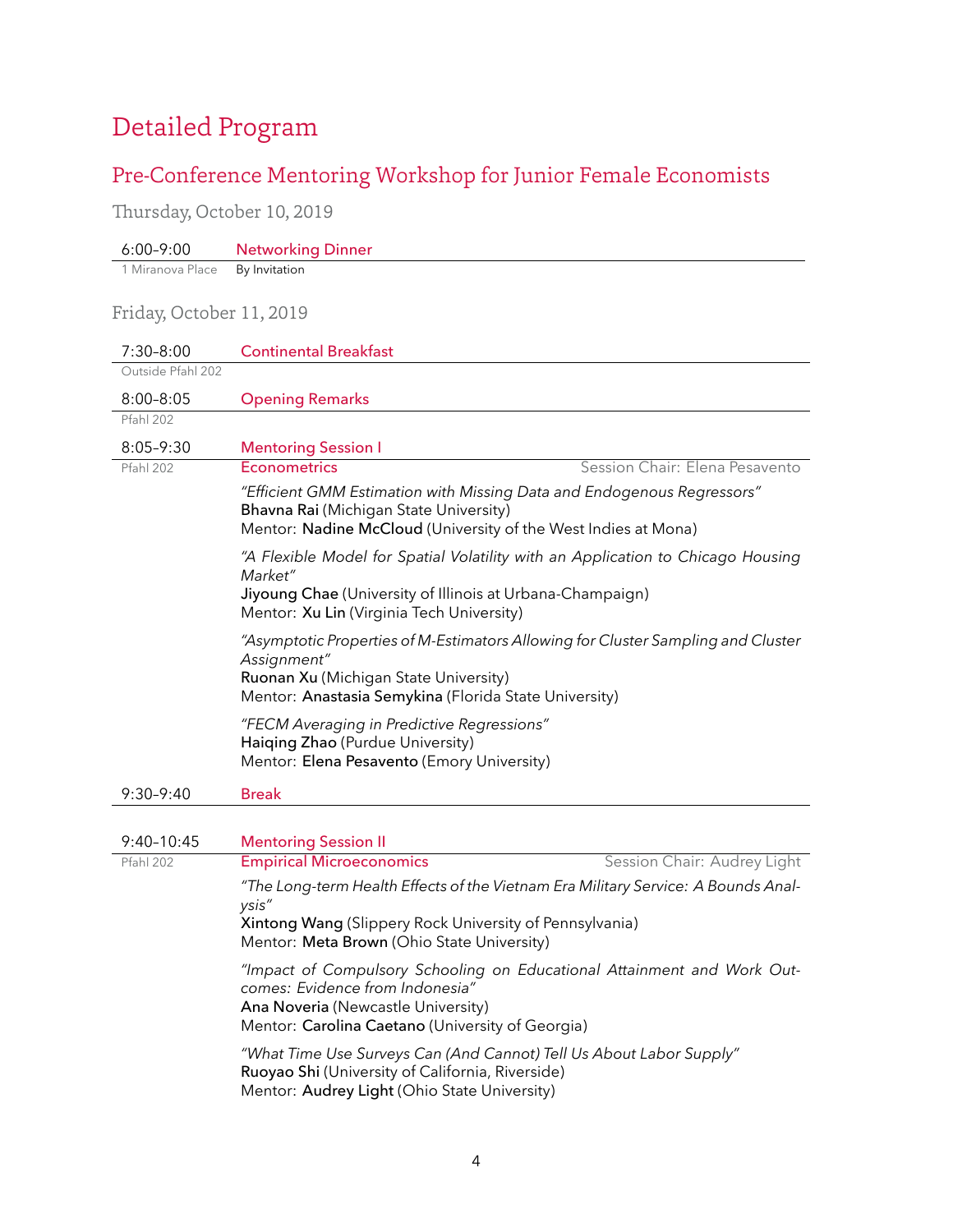| 10:45-10:55 | <b>Break</b>                                                                                                                                                                                              |  |
|-------------|-----------------------------------------------------------------------------------------------------------------------------------------------------------------------------------------------------------|--|
|             |                                                                                                                                                                                                           |  |
| 10:55-12:00 | <b>Mentoring Session III</b>                                                                                                                                                                              |  |
| Pfahl 202   | Session Chair: Marcelle Chauvet<br><b>Empirical Macroeconomics</b>                                                                                                                                        |  |
|             | "Noisy Monetary Policy"<br>Tatjana Dahlhaus (Bank of Canada)<br>Mentor: Ana Maria Herrera (University of Kentucky)                                                                                        |  |
|             | "The Cyclical Behavior of Disaggregate Labor Force Participation: A Functional<br>SVAR Approach"<br>Xiaoxue (Shirley) Song (Indiana University)<br>Mentor: Irina Panovska (University of Texas at Dallas) |  |
|             | "Forecasting Equity Market Return with Big Data Factors and Machine Learning<br>Models"<br>Weijia Peng (Rutgers University)<br>Mentor: Marcelle Chauvet (University of California, Riverside)             |  |

The 2019 MEG Mentoring Workshop was made possible by generous financial support from the Committee on the Status of Women in the Economics Profession (CSWEP), the International Association for Applied Econometrics (IAAE), and the Ohio State University Department of Economics. We encourage Workshop attendees to visit the CSWEP and IAAE websites and participate in their activities (including signing up for CSWEP newsletters).

CSWEP: <https://www.aeaweb.org/about-aea/committees/cswep>

IAAE: <http://appliedeconometrics.org>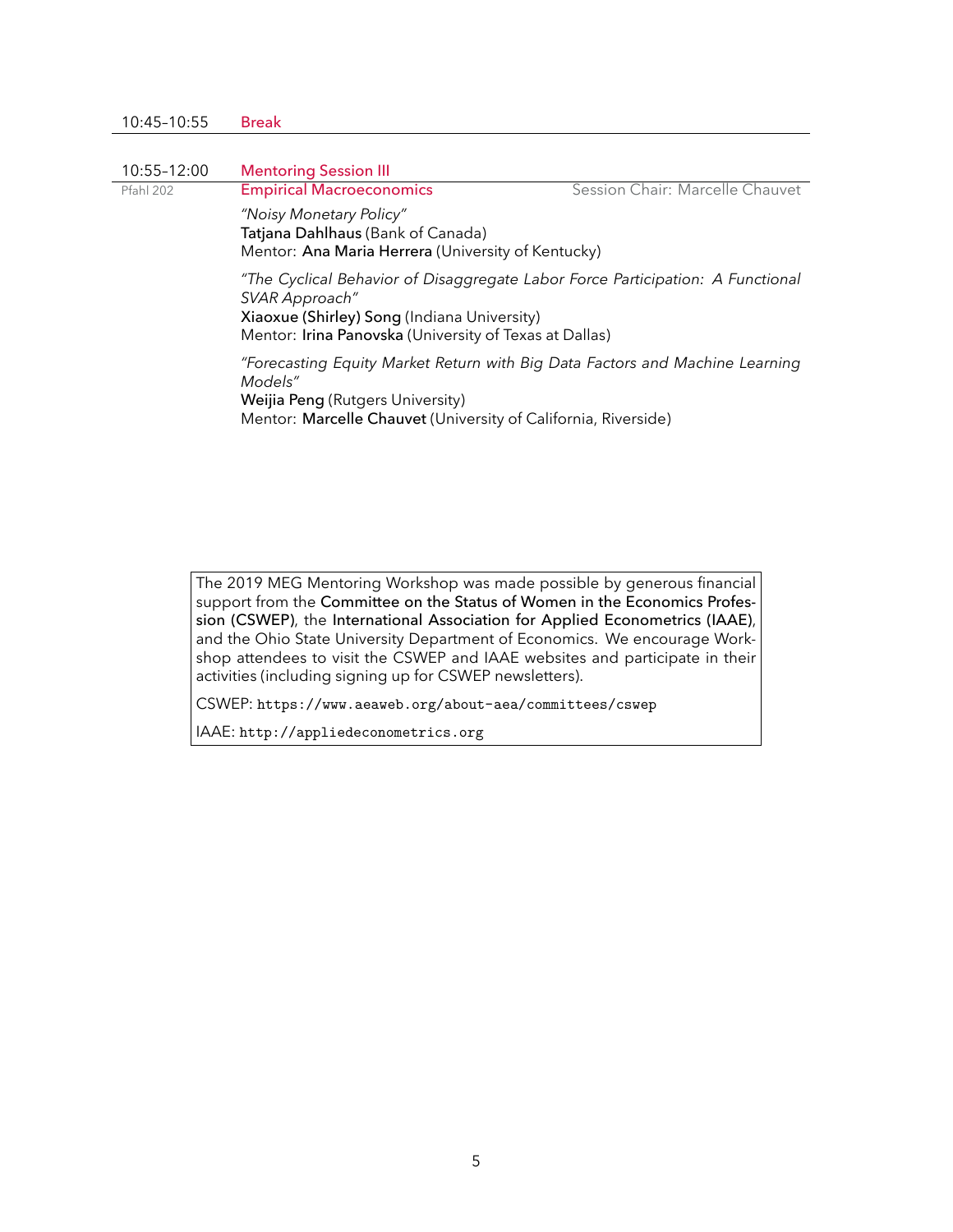# Main Conference Program

<span id="page-5-1"></span><span id="page-5-0"></span>Friday, October 11, 2019

| 11:30                                                                                                                                                     | Registration                                                                                                                                                                                                                                        |  |  |
|-----------------------------------------------------------------------------------------------------------------------------------------------------------|-----------------------------------------------------------------------------------------------------------------------------------------------------------------------------------------------------------------------------------------------------|--|--|
| Blackwell                                                                                                                                                 | 2nd Floor, top of stairs from hotel lobby                                                                                                                                                                                                           |  |  |
|                                                                                                                                                           |                                                                                                                                                                                                                                                     |  |  |
| 12:00-1:00                                                                                                                                                | Lunch                                                                                                                                                                                                                                               |  |  |
| <b>Ballroom BC</b>                                                                                                                                        | <b>BBQ Picnic Buffet</b>                                                                                                                                                                                                                            |  |  |
|                                                                                                                                                           |                                                                                                                                                                                                                                                     |  |  |
| $1:00 - 2:40$                                                                                                                                             | <b>Parallel Session 1</b>                                                                                                                                                                                                                           |  |  |
| Pfahl 140                                                                                                                                                 | Session Chair: Ana María Herrera<br>1A: Macroeconomics 1                                                                                                                                                                                            |  |  |
|                                                                                                                                                           | "Oil Price Volatility, Endogenous Regime Switching and Macroeconomic Factors"<br>Presenter: Elena Pesavento<br>Author(s): Ana María Herrera (University of Kentucky), Elena Pesavento (Emory University), and<br>Yoosoon Chang (Indiana University) |  |  |
|                                                                                                                                                           | "News Shocks, Growth Prospects, and the Evolution of the Trade Balance in Ad-<br>vanced Economies"<br>Presenter: Svetlana Rujin<br>Author(s): Ansgar Belke (University of Duisburg-Essen and Centre for European Policy Studies), Stef-             |  |  |
| fen Elstner (RWI-Leibniz Institute for Economic Research), and Svetlana Rujin (RWI-Leibniz Institute for<br>Economic Research and Ruhr-University Bochum) |                                                                                                                                                                                                                                                     |  |  |
|                                                                                                                                                           | "The Cyclical Behavior of Employment: A Functional SVAR Approach"<br>Presenter: Xiaoxue Song<br>Author(s): Xiaoxue (Shirley) Song (Indiana University)                                                                                              |  |  |
|                                                                                                                                                           | "Policy and Misallocation"<br>Presenter: Ana María Herrera<br>Author(s): Guowen Chen (University of Kentucky), Ana María Herrera (University of Kentucky), and<br>Steven Lugauer (University of Kentucky)                                           |  |  |
| Pfahl 240                                                                                                                                                 | Session Chair: Haeyeon Yoon<br>1B: Production and Productivity                                                                                                                                                                                      |  |  |
|                                                                                                                                                           | "Heterogeneity in Firms: A Proxy Variable Approach for Quantile Production Func-<br>tions"<br>Presenter: Justin Doty<br>Author(s): Justin Doty (University of Iowa) and Suyong Song (University of Iowa)                                            |  |  |
|                                                                                                                                                           | "Cross-Firm Productivity Spillovers in the Presence of Foreign Investments"<br>Presenter: Emir Malikov<br>Author(s): Emir Malikov (University of Nevada) and Shunan Zhao (Oakland University)                                                       |  |  |
|                                                                                                                                                           | "Prices, Profits, and Production: Identification and Counterfactuals"<br>Presenter: Nail Kashaev                                                                                                                                                    |  |  |
|                                                                                                                                                           | Author(s): Victor H. Aguiar (University of Western Ontario), Roy Allen (University of Western Ontario),<br>and Nail Kashaev (University of Western Ontario)                                                                                         |  |  |
|                                                                                                                                                           | "Product Churning Within Firms as a Response to Trade Liberalization"<br>Presenter: Haeyeon Yoon<br>Author(s): Jung Hur (Sogang University) and Haeyeon Yoon (Singapore Management University)                                                      |  |  |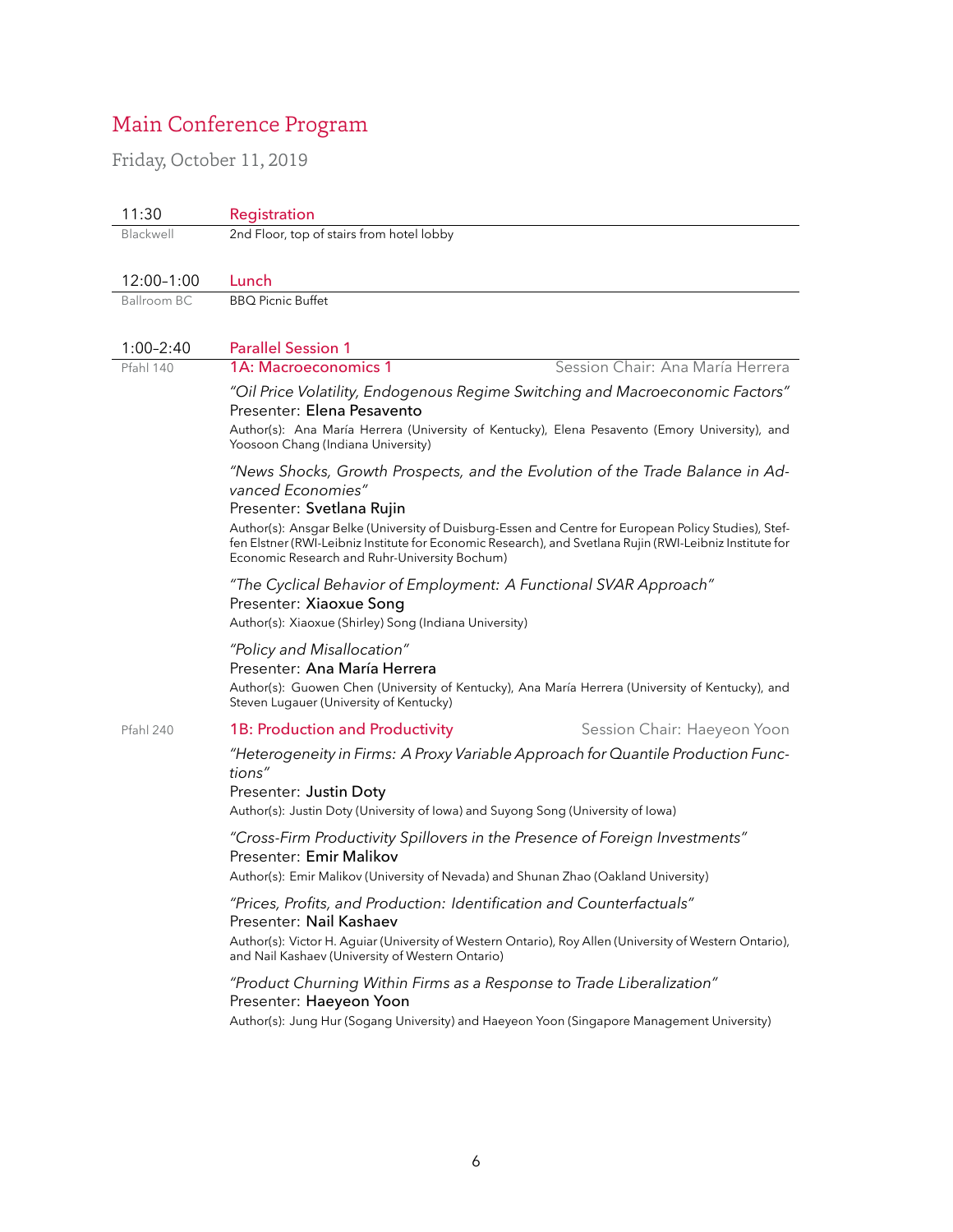Pfahl 230 **1C: Forecasting 1** Session Chair: Weijia Peng

*"Long Horizon Stock Valuation and Return Forecasts Conditional on Demographic Projections"*

#### Presenter: Alex Maynard

Author(s): Chaoyi Chen (University of Guelph), Nikolay Gospodinov (Federal Reserve Bank of Atlanta), Alex Maynard (University of Guelph)

*"Optimal Prediction Under Multivariate Asyymetric Loss; Comparison of Multivariate GARCH vs Multivariate Realized GARCH Models"*

#### Presenter: Yasemin Ulu

Author(s): Yasemin Ulu (Temple University)

*"Optimal Forecast Under Structural Breaks with Application to Equity Premium"* Presenter: Shahnaz Parsaeian

Author(s): Shahnaz Parsaeian (University of California Riverside)

*"Forecasting Equity Market Return with Big Data Factors and Machine Learning Models"* Presenter: Weijia Peng

Author(s): Weijia Peng (Rutgers University) and Chun Yao (Rutgers University)

#### Pfahl 202 1D: Panel Data 1 Session Chair: Louise Laage

*"Does International Migration Impact Economic Institutions at Home?"* Presenter: Durga Gautam Author(s): Durga P. Gautam (University of Washington Tacoma)

*"Multi-Sectoral Business Cycle Accounting in a Data-Rich Environment"*

#### Presenter: R. Andrew Butters

Author(s): Scott A. Brave (Federal Reserve Bank of Chicago), R. Andrew Butters (Indiana University), and David Kelley (Federal Reserve Bank of Chicago)

*"The Impact of Oil Rent, Quality of Institution, and Overvalued Exchange Rate on the Economic Growth: A Heterogeneous Panel Data Study"* Presenter: Alireza Motameni Author(s): Alireza Motameni (Howard University)

*"A Correlated Random Coefficient Panel Model with Time-Varying Endogeneity"* Presenter: Louise Laage Author(s): Louise Laage (TSE postdoc/Georgetown University)

#### Pfahl 340 **1E: Network Models** Session Chair: Huibin Weng

*"Nonparametric Identification and Estimation of Distance Functions in Network Formation Models with Fixed Effects"*

Presenter: Peter Toth

Author(s): Peter Toth (University of Nevada)

*"Network Formation with Unobserved Homophily: Identification and Evidence from Bangladesh"*

#### Presenter: Suyong Song

Author(s): Asadul Islam (Monash University), Jun Sung Kim (Monash University), Suyong Song (University of Iowa), and Yves Zenou (Monash University)

*"Estimation of a Social Interaction Model with Endogenous Network Formation"* Presenter: Olivier Parent

Author(s): Huibin Weng (University of Cincinnati) and Olivier Parent (University of Cincinnati)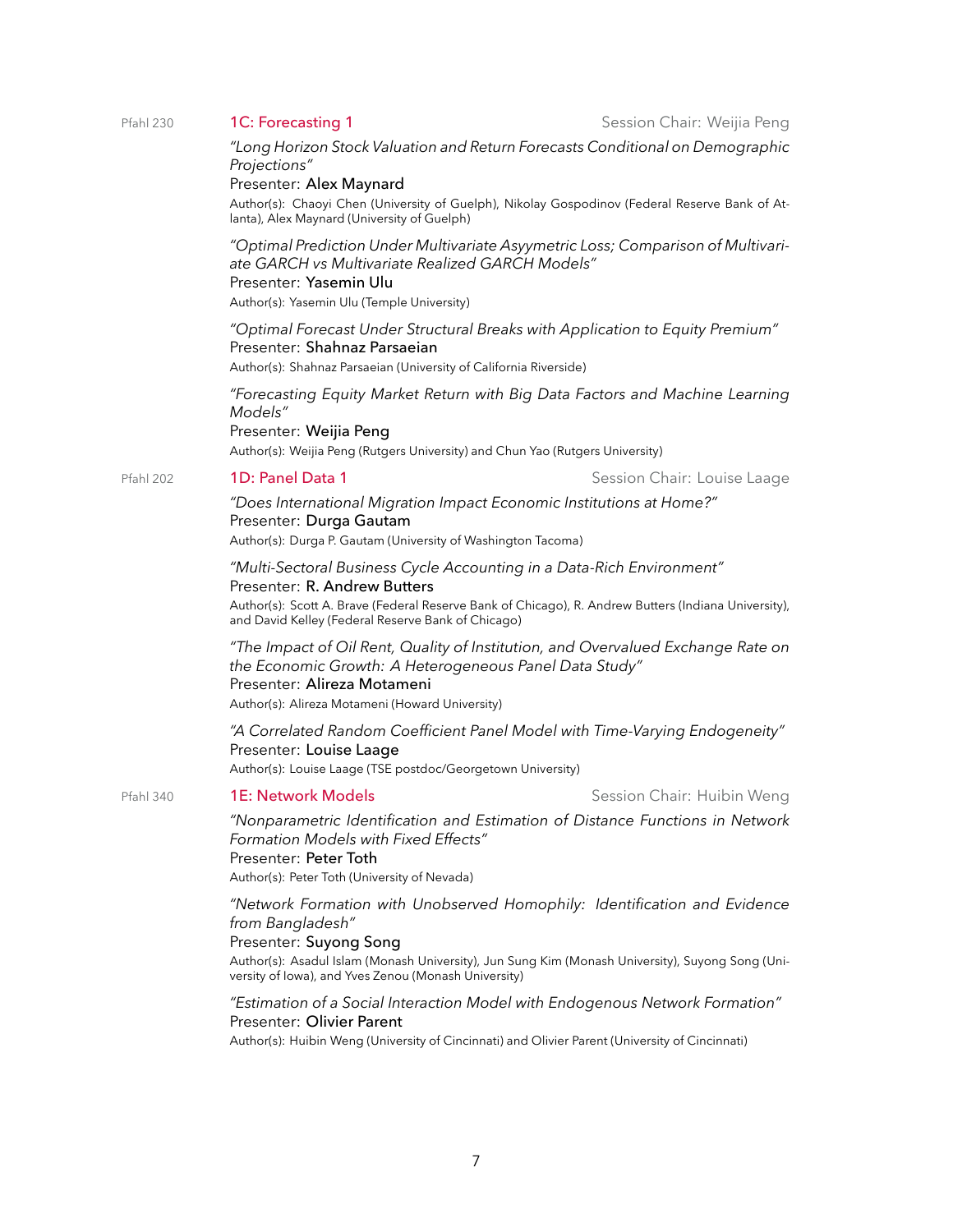*"Peer Effects on Students' Academic Performance with Endogenous Friendship Structure Formation"* Presenter: Huibin Weng Author(s): Huibin Weng (University of Cincinnati)

#### Pfahl 330 **1F: Machine Learning** Session Chair: Alyssa Carlson

*"Trend-Corrected Artificial Counterfactual for Cointegrated Non-Stationary Series"*

#### Presenter: Pablo Crespo

Author(s): Pablo Crespo (City University of New York) and Ta-Cheng Huang (National University of Singapore)

*"Augmenting Two-Stage Least Squares IV Regression with Support Vector Machine"*

#### Presenter: Xiaoxiao Li

Author(s): Junpei Komiyama (University of Tokyo), Hajime Shimao (Santa Fe Institute), Xiaoxiao Li (Villanova University), and Warut Khern-am-nuai (McGill University)

*"Double Debiased Machine Learning Nonparametric Inference with Continuous Treatments"*

#### Presenter: Kyle Colangelo

Author(s): Kyle Colangelo (University of California Irvine) and Ying-Ying Lee (University of California Irvine)

#### *"Estimating Unreported Taxi Tips in Chicago: Addressing Sample Selection Bias for Machine Learning Methods"*

#### Presenter: Alyssa Carlson

Author(s): Dylan Brewer (Georgia Institute of Technology) and Alyssa Carlson (University of Missouri)

#### 2:40–3:00 Coffee Break

#### 3:00–4:40 Parallel Session 2

#### Pfahl 140 **2A: Macroeconomics 2** Session Chair: Omer Bayar

*"Exchange Rate Dynamics and Global Monetary Policy Spillovers: The Time-Varying Dynamic Causal Effects"*

#### Presenter: Wenting Liao

Author(s): Wenting Liao (Northeastern University), Jun Ma (Northeastern University), and Chengsi Zhang (Renmin University of China)

#### *"State Space Models with Endogenous Regime Switching"* Presenter: Fei Tan

Author(s): Yoosoon Chang (Indiana University), Junior Maih (Norges Bank and BI Norwegian Business School), and Fei Tan (Saint Louis University and Center for Economic Behavior and Decision-Making)

#### *"Targeted Predictors for Assessing Macroeconomic Tail Risks"* Presenter: Taeyoung Doh

Author(s): Thomas Cook (Federal Reserve Bank of Kansas City), Taeyoung Doh (Federal Reserve Bank of Kansas City), Andrew Lee Smith (Federal Reserve Bank of Kansas City)

#### *"Reducing Large Datasets to Improve the Identification of Estimated Policy Rules"* Presenter: Omer Bayar

Author(s): Omer Bayar (University of Evansville)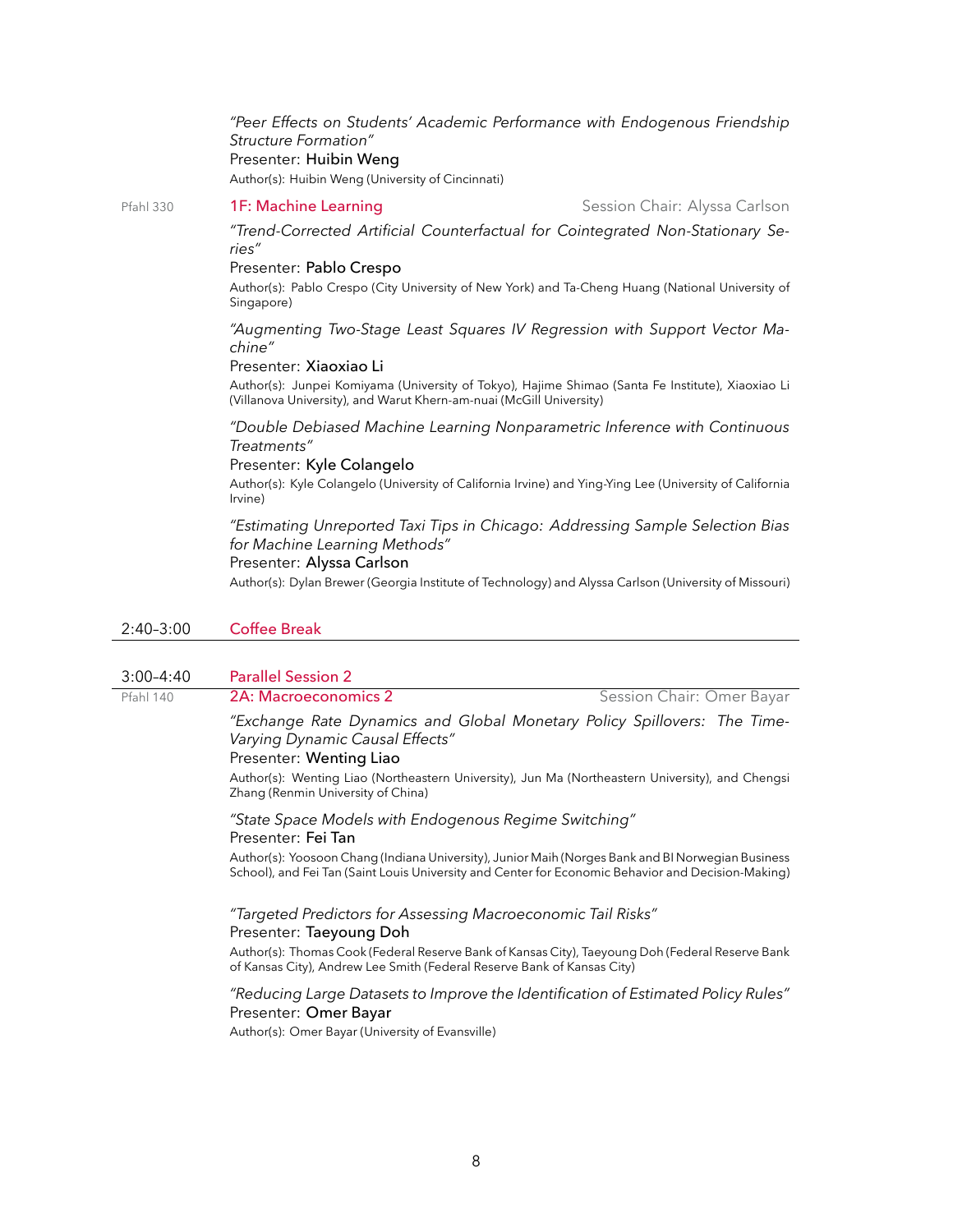| Pfahl 240 | <b>2B: Structural Models</b>                                                                                                                                                                                                                            | Session Chair: Ruli Xiao        |
|-----------|---------------------------------------------------------------------------------------------------------------------------------------------------------------------------------------------------------------------------------------------------------|---------------------------------|
|           | "Pseudo-Value Functions and Closed-Form CCP Estimation of Dynamic Discrete<br>Choice Models"<br>Presenter: Adam Dearing<br>Author(s): Adam Dearing (The Ohio State University)                                                                          |                                 |
|           | "Sequential Estimation of Dynamic Discrete Choice Models in Continuous Time"<br>Presenter: Minhae Kim<br>Author(s): Jason Blevins (The Ohio State University) and Minhae Kim (The Ohio State University)                                                |                                 |
|           | "Identification and Estimation of Sequential Games of Incomplete Information<br>with Multiple Equilibria"<br>Presenter: Jangsu Yoon<br>Author(s): Jangsu Yoon (University of Wisconsin-Milwaukee)                                                       |                                 |
|           | "Identification of Auction Models Using Order Statistics"<br>Presenter: Ruli Xiao<br>Author(s): Yao Luo (University of Toronto) and Ruli Xiao (Indiana University)                                                                                      |                                 |
| Pfalh 230 | <b>2C: Financial Econometrics 1</b>                                                                                                                                                                                                                     | Session Chair: Bonsoo Koo       |
|           | "On the Predictability of the Distribution of Excess Returns in Currency Markets"<br>Presenter: Dooyeon Cho<br>Author(s): Dooyeon Cho (Sungkyunkwan University)                                                                                         |                                 |
|           | "When Moving-Average Models Meet High-Frequency Data: Uniform Inference<br>on Volatility"<br>Presenter: Rui Da<br>Author(s): Rui Da (University of Chicago) and Dacheng Xiu (University of Chicago)                                                     |                                 |
|           | "Time-Varying Elasticity of Substitution in Near-Money Assets"<br>Presenter: Louis Belisle<br>Author(s): Louis Bélisle (University of Toronto)                                                                                                          |                                 |
|           | "Indirect Inference for Locally Stationary Models"<br>Presenter: Bonsoo Koo<br>Author(s): David T. Frazier (Monash University) and Bonsoo Koo (Monash University)                                                                                       |                                 |
| Pfahl 202 | 2D: VAR Models 1                                                                                                                                                                                                                                        | Session Chair: Tatjana Dahlhaus |
|           | "The Effects of Unconventional Monetary Policy on Credit Flows"<br>Presenter: Timothy Bianco<br>Author(s): Timothy Bianco (Allegheny College) and Ana María Herrera (University of Kentucky)                                                            |                                 |
|           | "Macroeconomic and Financial Risks: A Tale of Volatility"<br>Presenter: Molin Zhong                                                                                                                                                                     |                                 |
|           | Author(s): Dario Caldara (Federal Reserve Board), Chiara Scotti (Federal Reserve Board), and Molin<br>Zhong (Federal Reserve Board)                                                                                                                     |                                 |
|           | "Does the Government Spending Multiplier Depend on the Business Cycle?"<br>Presenter: Collin Philipps<br>Author(s): Sebastian Laumer (University of Illinois at Urbana Champaign) and Collin Philipps (Univer-<br>sity of Illinois at Urbana Champaign) |                                 |
|           | "Noisy Monetary Policy"<br>Presenter: Tatjana Dahlhaus<br>Author(s): Tatjana Dahlhaus (Bank of Canada) and Luca Gambetti (Università di Torino and BGSE)                                                                                                |                                 |
|           |                                                                                                                                                                                                                                                         |                                 |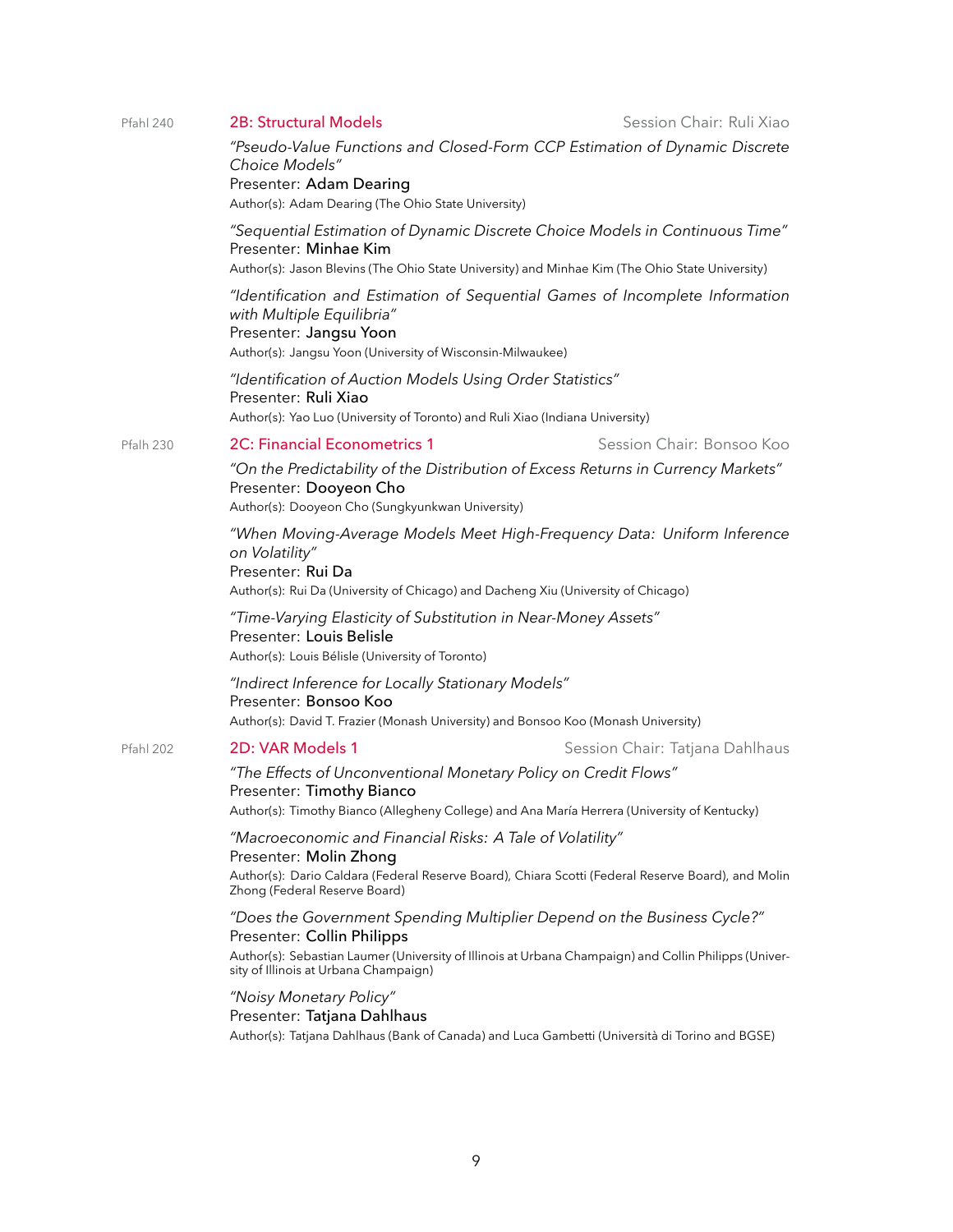| Pfahl 340          | <b>2E: Applied Spatial Econometrics</b>                                                                                                                                                                                | Session Chair: Xu Lin          |  |
|--------------------|------------------------------------------------------------------------------------------------------------------------------------------------------------------------------------------------------------------------|--------------------------------|--|
|                    | "Trust Thy Neighbor? Uncovering the Structure of the Real Estate Market"<br>Presenter: Hui Xiao                                                                                                                        |                                |  |
|                    | Author(s): Hui Xiao (University of Guelph), Yiguo Sun (University of Guelph), and Thanasis Stengos<br>(University of Guelph)                                                                                           |                                |  |
|                    | "A Flexible Model for Spatial Volatility with an Application to Chicago Housing<br>Market"                                                                                                                             |                                |  |
|                    | Presenter: Jiyoung Chae<br>Author(s): Jiyoung Chae (University of Illinois at Urbana-Champaign)                                                                                                                        |                                |  |
|                    | "Understanding Geographic Comovement of House Prices Among U.S. Cities:<br>The Role of Financial Integration"<br>Presenter: C.Y. Choi<br>Author(s): C.Y. Choi (University of Texas at Arlington)                       |                                |  |
|                    | "Interdependence Among Mental Health Care Providers: Evidence from a Spatial<br>Dynamic Panel Data Model with Interactive Fixed Effects"<br>Presenter: Xu Lin<br>Author(s): Xu Lin (Virginia Tech) and Lizi Wu (Optum) |                                |  |
| Pfahl 330          | 2F: Clustering                                                                                                                                                                                                         | Session Chair: Emmanuel Tsyawo |  |
|                    | "Asymptotic Properties of M-estimators with Finite Populations under Cluster Sam-<br>pling and Cluster Assignment"<br>Presenter: Ruonan Xu<br>Author(s): Ruonan Xu (Michigan State University)                         |                                |  |
|                    | "Permutation Inference with a Finite Number of Heterogeneous Clusters"<br>Presenter: Andreas Hagemann<br>Author(s): Andreas Hagemann (University of Michigan)                                                          |                                |  |
|                    | "Asymptotic Theory for M-Estimators Under Clustering and with Missing Data"<br>Presenter: Santiago Acerenza<br>Author(s): Santiago Acerenza (Iowa State University)                                                    |                                |  |
|                    | "Clustered Covariate Regression"<br>Presenter: Emmanuel Tsyawo<br>Author(s): Abdul-Nasah Soale (Temple University) and Emmanuel Selorm Tsyawo (Temple University)                                                      |                                |  |
| $5:30-6:30$        | Reception                                                                                                                                                                                                              |                                |  |
| Ballroom Lobby     | Antipasto & Cash Bar                                                                                                                                                                                                   |                                |  |
| $6:30 - 8:00$      | <b>Conference Dinner</b>                                                                                                                                                                                               |                                |  |
| <b>Ballroom BC</b> | Asian Escape Buffet                                                                                                                                                                                                    |                                |  |
| $8:00 - 8:50$      | <b>After Dinner Speech</b>                                                                                                                                                                                             |                                |  |
| <b>Ballroom BC</b> | Shakeeb Khan (Boston College)                                                                                                                                                                                          |                                |  |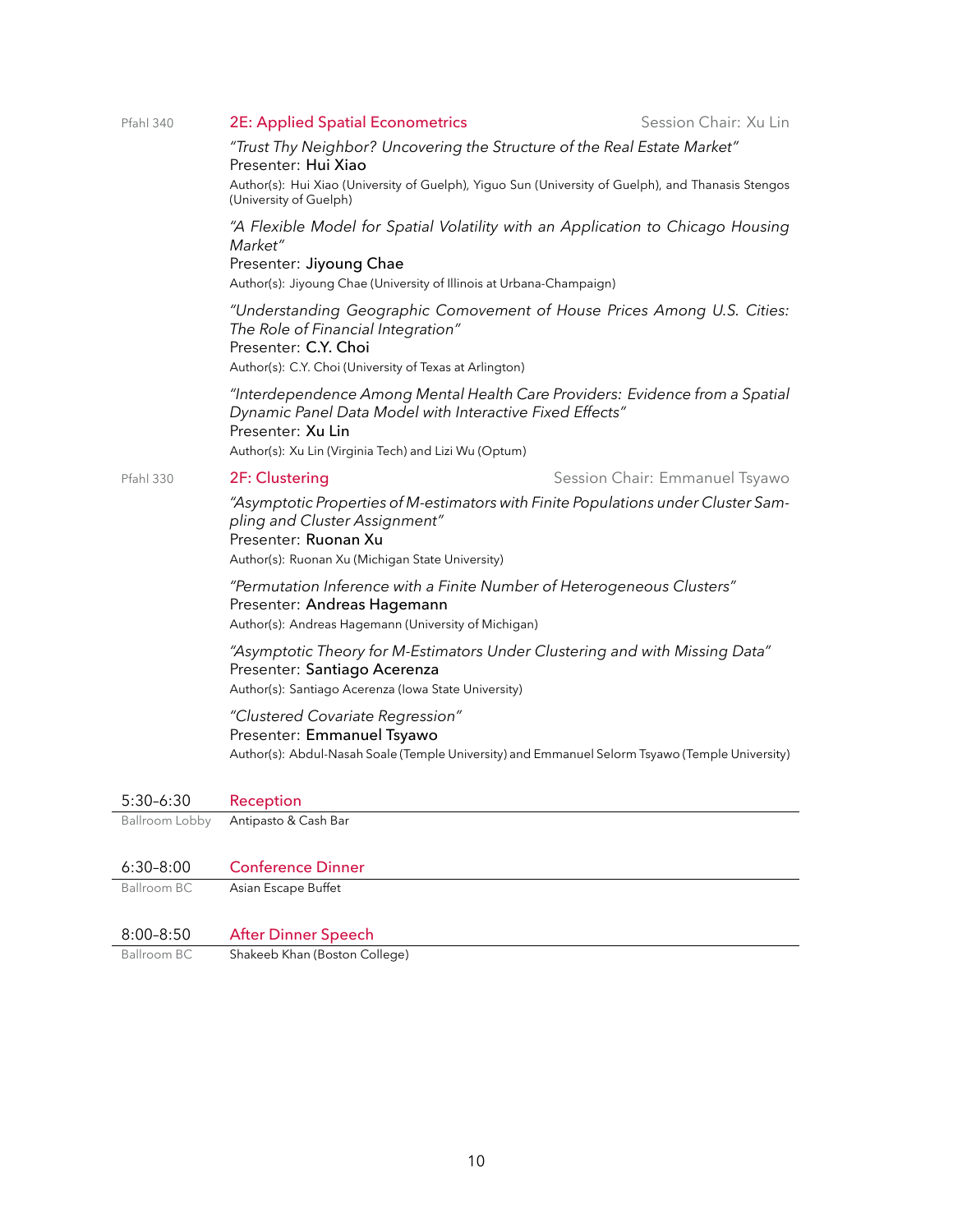# Saturday, October 12, 2019

| $8:00 - 8:20$    | <b>Breakfast</b>                                                                                                                                                                                                                                      |                             |  |
|------------------|-------------------------------------------------------------------------------------------------------------------------------------------------------------------------------------------------------------------------------------------------------|-----------------------------|--|
| Ballroom BC      | Coffee & Bagels                                                                                                                                                                                                                                       |                             |  |
|                  |                                                                                                                                                                                                                                                       |                             |  |
| $8:20 - 10:00$   | <b>Parallel Session 3</b>                                                                                                                                                                                                                             |                             |  |
| <b>Pfahl 140</b> | 3A: Macroeconomics 3                                                                                                                                                                                                                                  | Session Chair: Jae Sim      |  |
|                  | "A New Interpretation of Money Growth Targeting and the Monetarist Experiment"<br>Presenter: John Keating<br>Author(s): John W. Keating (The University of Kansas) and A. Lee Smith (Federal Reserve Bank of<br>Kansas City)                          |                             |  |
|                  | "State Dependent Fiscal Multipliers with Preferences over Safe Assets"<br>Presenter: Ansgar Rannenberg<br>Author(s): Ansgar Rannenberg (National Bank of Belgium)                                                                                     |                             |  |
|                  | "The Strength of the Credit Channel in the US and Canada and Balance Sheet<br>Based Bank Conditions and Financial Stability Indices"<br>Presenter: Xiangjin Shen<br>Author(s): Xiangjin Shen (Bank of Canada) and Norman Swanson (Rutgers University) |                             |  |
|                  | "Demand Shocks, Hysteresis and Monetary Policy"<br>Presenter: Jae Sim<br>Author(s): Jae Sim (The Board of Governors of the Federal Reserve System)                                                                                                    |                             |  |
| Pfahl 240        | <b>3B: Treatment Effects</b>                                                                                                                                                                                                                          | Session Chair: Xintong Wang |  |
|                  | "Causal Inference with Spatial Dependence"<br>Presenter: Beau Sauley<br>Author(s): Beau Sauley (University of Cincinnati)                                                                                                                             |                             |  |
|                  | "Optimal Dynamic Treatment Regimes from Studies with Imperfect Compliance"<br>Presenter: Sukjin Han<br>Author(s): Sukjin Han (University of Texas at Austin)                                                                                          |                             |  |
|                  | "Abadie's Kappa and Weighting Estimators of the Local Average Treatment Effect"<br>Presenter: Tymon Sloczynski                                                                                                                                        |                             |  |
|                  | Author(s): Tymon Sloczynski (Brandeis University), S. Derya Uysal (LMU Munich), and Jeffrey M.<br>Wooldridge (Michigan State University)                                                                                                              |                             |  |
|                  | "The Long-Term Health Effects of the Vietnam Era Military Service: A Bounds Anal-<br>ysis"<br>Presenter: Xintong Wang<br>Author(s): Xintong Wang (Slippery Rock University of Pennsylvania), Alfonso Flores-Lagunes (Syra-                            |                             |  |
|                  | cuse University), and Carlos A. Flores (Cal Poly State University)                                                                                                                                                                                    |                             |  |
| <b>Pfahl 230</b> | 3C: Forecasting 2                                                                                                                                                                                                                                     | Session Chair: Saeed Zaman  |  |
|                  | "Forecasting Dollar Exchange Rates with Factor Augmented Forecasting Models"<br>Presenter: Hyeongwoo Kim<br>Author(s): Sarthak Behera (Auburn University) and Hyeongwoo Kim (Auburn University)                                                       |                             |  |
|                  | "FECM Averaging in Predictive Regressions"<br>Presenter: Haiqing Zhao<br>Author(s): Haiqing Zhao (Purdue University)                                                                                                                                  |                             |  |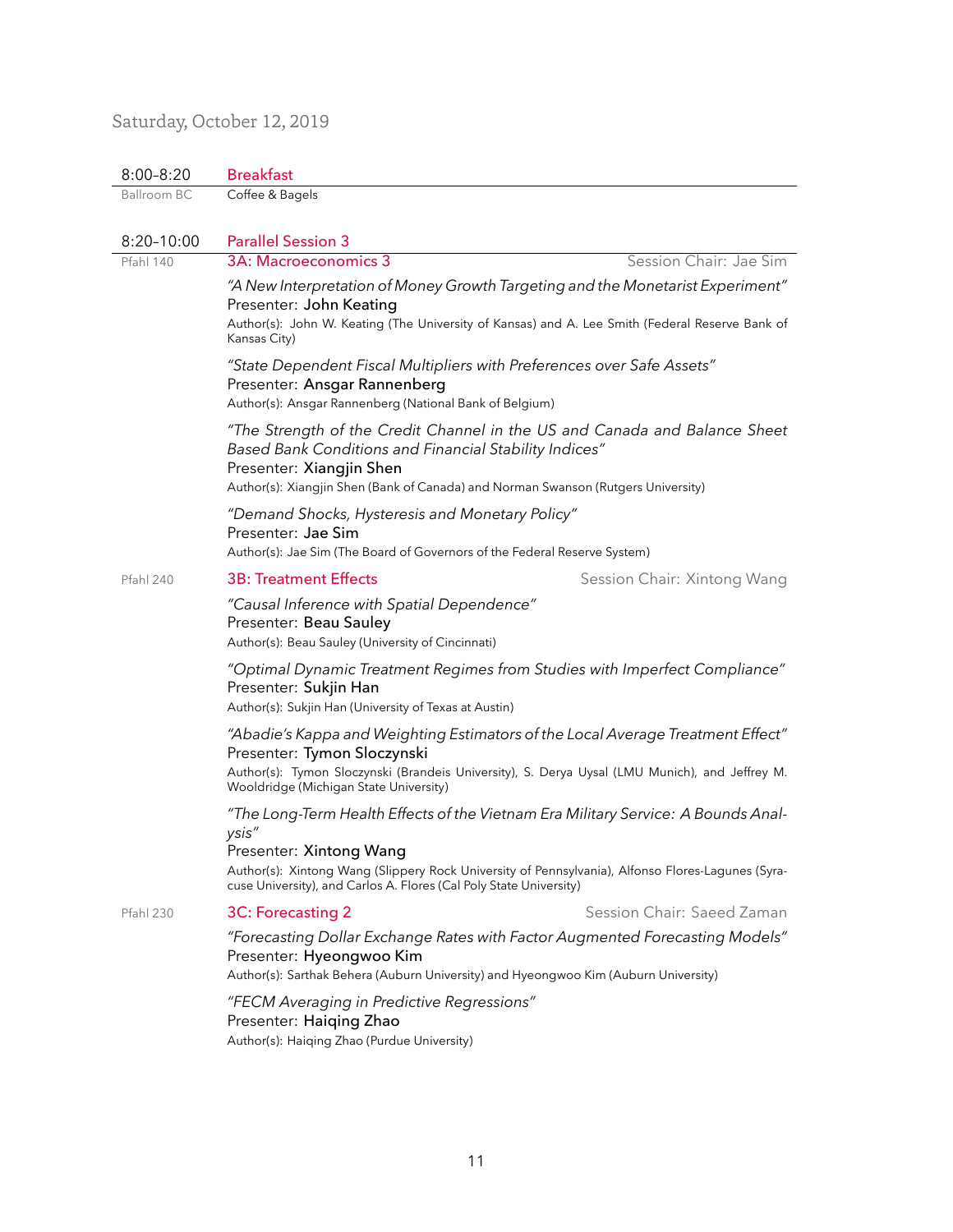|                  | "Real-Time Density Nowcasts of U.S. Inflation: A Model-Combination Approach"<br>Presenter: Saeed Zaman                                                                                                                                                                                                |                              |  |
|------------------|-------------------------------------------------------------------------------------------------------------------------------------------------------------------------------------------------------------------------------------------------------------------------------------------------------|------------------------------|--|
|                  | Author(s): Edward S. Knotek II (Federal Reserve Bank of Cleveland) and Saeed Zaman (Federal Re-<br>serve Bank of Cleveland and University of Strathclyde)                                                                                                                                             |                              |  |
| <b>Pfahl 202</b> | 3D: Time Series 1                                                                                                                                                                                                                                                                                     | Session Chair: Peter Summers |  |
|                  | "Generalized Forecast Averaging in Autoregressions with a Near Unit Root"<br>Presenter: Xuewen Yu<br>Author(s): Mohitosh Kejriwal (Purdue University) and Xuewen Yu (Purdue University)                                                                                                               |                              |  |
|                  | "Engle-Granger Cointegration Testing via Posterior Simulation"<br>Presenter: Hamed Namavari<br>Author(s): Jeffrey A. Mills (University of Cincinnati) and Hamed Namavari (University of Cincinnati)                                                                                                   |                              |  |
|                  | "Long Memory, Realized Volatility and Heterogenuous Autoregressive Models"<br>Presenter: Richard Baillie<br>Author(s): Richard T. Baillie (Michigan State University), Fabio Calonaci (QueenMary University of<br>London), Dooyeon Cho (Sungkyunkwan University), and Seunghwa Rho (Emory University) |                              |  |
|                  | "Credit Growth, GDP Growth, and Financial Crises: A Threshold Approach"<br>Presenter: Peter Summers<br>Author(s): Peter M. Summers (High Point University)                                                                                                                                            |                              |  |
| Pfahl 340        | 3E: Econometric Theory                                                                                                                                                                                                                                                                                | Session Chair: Ali Mehrabani |  |
|                  | "A Direct Route to Optimal Parametric Weighted Least Squares"<br>Presenter: Saraswata Chaudhuri<br>Author(s): Saraswata Chaudhuri (McGill University & CIREQ)                                                                                                                                         |                              |  |
|                  | "Matching as Weight Selection: A Framework for Evaluating Matching Estimators"<br>Presenter: Niklaus Julius<br>Author(s): Niklaus Julius (Iowa State University)                                                                                                                                      |                              |  |
|                  | "Structural Stability of Infinite-Order Regression"<br>Presenter: Myung Seo<br>Author(s): Abhimanyu Gupta (University of Essex) and Myung Hwan Seo (Seoul National University)                                                                                                                        |                              |  |
|                  | "The Large-Sample, Small-Disturbance and Asymptotic Conditions for Domi-<br>nance of an Efficient Shrinkage in Seemingly Unrelated Regression Equations"<br>Presenter: Ali Mehrabani<br>Author(s): Ali Mehrabani (University of California Riverside)                                                 |                              |  |
| 10:00-10:20      | <b>Coffee Break</b>                                                                                                                                                                                                                                                                                   |                              |  |
|                  |                                                                                                                                                                                                                                                                                                       |                              |  |

# 10:20–12:00 Parallel Session 4

| Pfahl 140 |  |  |
|-----------|--|--|
|-----------|--|--|

**4A: Macroeconomics 4** Session Chair: Jing Li

*"Unconventional Monetary Policy, (A)Synchronicity and the Yield Curve"* Presenter: Karlye Dilts Stedman

Author(s): Karlye Dilts Stedman (Federal Reserve Bank of Kansas City)

*"A Look at Jobless Recoveries in G7 Countries"* Presenter: Irina Panovska

Author(s): Ahmed Elroukh (Lehigh University), Alex Nikolsko-Rzhevskyy (Lehigh University), and Irina Panovska (University of Texas at Dallas)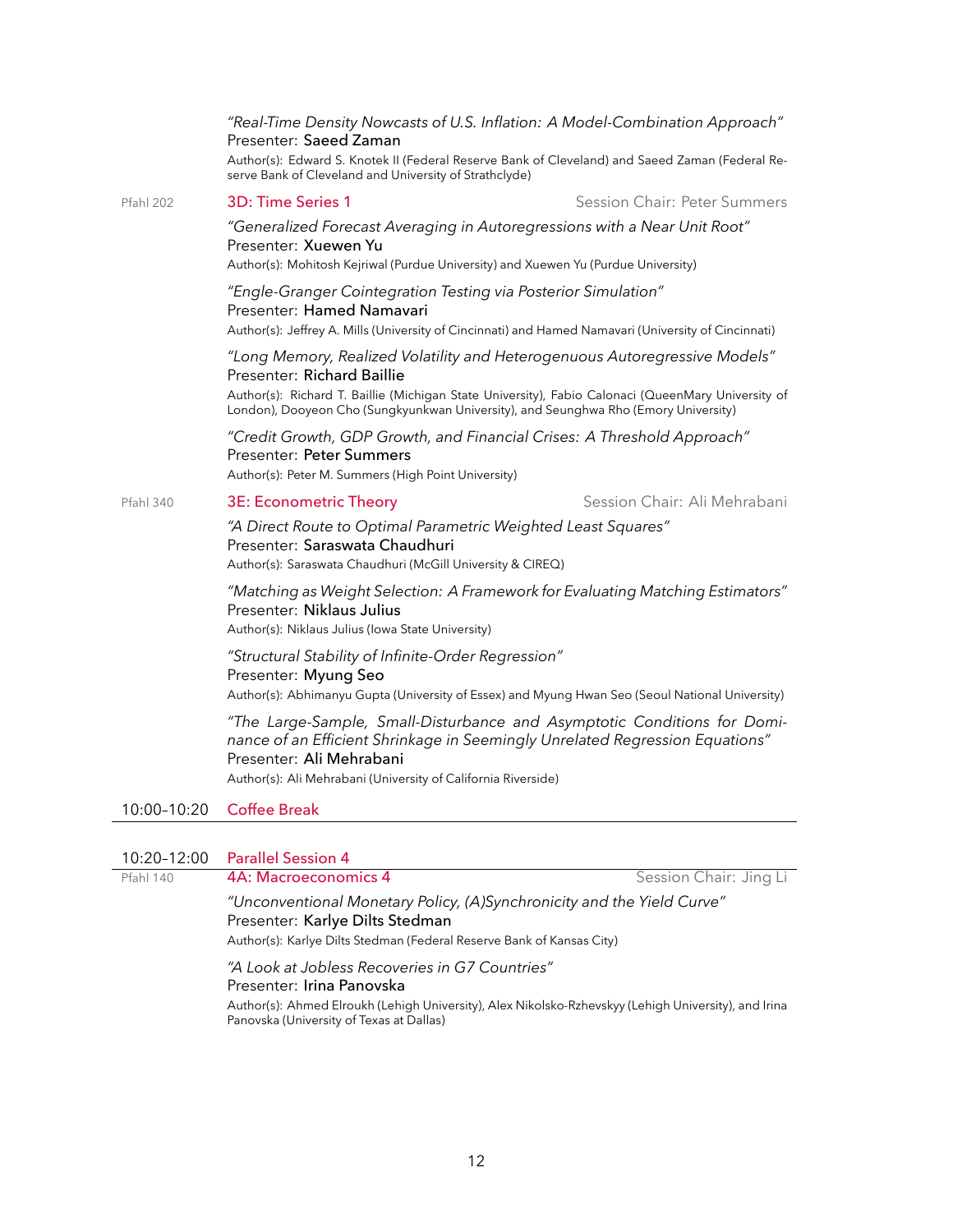*"Financial Development and Innovation-Led Growth: Is Too Much Finance Better?"*

#### Presenter: Xiaoyang Zhu

Author(s): Xiaoyang Zhu (Oklahoma State University), Stylianos Asimakopoulos (University of Bath), and Jaebeom Kim (Oklahoma State University)

*"Can Risk Premium Explain the Uncovered Interest Parity Puzzle? A Nonparametric Approach"* Presenter: Jing Li Author(s): Jing Li (Miami University) and Christopher J. Adams (Miami University)

#### Pfahl 240 **4B: Discrete Choice Session Chair: Tong Zeng**

### *"A Discrete-Choice Regime-Switching Model for the Federal Funds Rate Target"* Presenter: Andrei Sirchenko

Author(s): Andrei Sirchenko (University of Amsterdam)

*"Semiparametric Identification and Estimation of Multinomial Choice Models Using Error Symmetry"* Presenter: Yu Zhou Author(s): Arthur Lewbely (Boston College), Jin Yan (The Chinese University of Hong Kong), and Yu Zhou (Fudan University)

*"Frequentist Model Averaging in the Generalized Multinomial Logit Model"* Presenter: Tong Zeng Author(s): Tong Zeng (University of La Verne)

#### Pfahl 230 **4C: Nonparametric Methods 1** Session Chair: Yulong Wang

#### *"Nonseparable Nonparametric Regression Models: An Applied Analysis"* Presenter: Deniz Ozabaci Author(s): Deniz Ozabaci (University of New Hampshire)

#### *"Joint Estimation and Bandwidth Selection in Partially Parametric Models"* Presenter: Nadine McCloud

Author(s): Daniel J. Henderson (University of Alabama), Nadine Mccloud (University of theWest Indies at Mona), and Christopher F. Parmeter (University of Miami)

#### *"Nonparametric Zero-Inefficiency Stochastic Frontier Estimation"* Presenter: Jun Cai

Author(s): Jun Cai (Syracuse University), William C. Horrace (Syracuse University), and Christopher F. Parmeter (University of Miami)

*"Nonparametric Sample Splitting"* Presenter: Yulong Wang Author(s): Yoonseok Lee (Syracuse University) and Yulong Wang (Syracuse University)

#### Pfahl 202 **4D: Panel Data 2** Session Chair: Qiankun Zhou

## *"Nested and Non-Nested Tests of Nonlinear Spatial Volatility Model with Distributional and Parametric Misspecifications"*

#### Presenter: Yufan Leiluo

Author(s): Anil K. Bera (University of Illinois at Urbana-Champaign) and Yufan Leiluo (University of Illinois at Urbana-Champaign)

*"A New Test for Slope Homogeneity in a Panel Regression with Interactive Fixed Effects"*

# Presenter: Minyu Han

Author(s): Minyu Han (University of Texas at Dallas)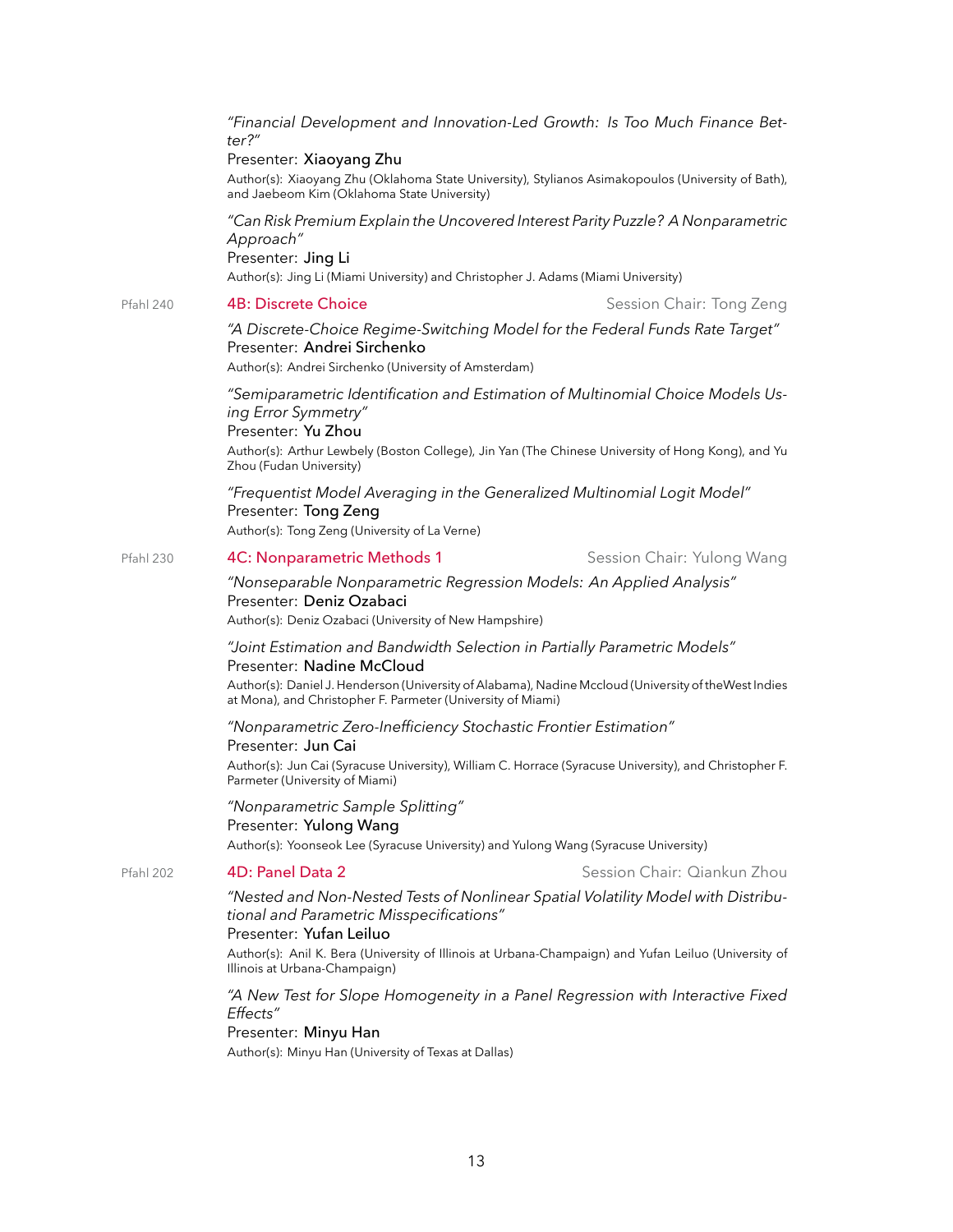|                  | "A Consistent LM Type Specification Test for Semiparametric Panel Data Models"<br>Presenter: Ivan Korolev<br>Author(s): Ivan Korolev (Binghamton University)                                                                                                                                             |                           |  |
|------------------|----------------------------------------------------------------------------------------------------------------------------------------------------------------------------------------------------------------------------------------------------------------------------------------------------------|---------------------------|--|
|                  | "Specification Tests for Time-Varying Coefficient Panel Models"<br>Presenter: Qiankun Zhou<br>Author(s): Alev Atak (University of London), Yonghui Zhang (Renmin University of China), and<br>Qiankun Zhou (Louisiana State University)                                                                  |                           |  |
| <b>Pfahl 340</b> | <b>4E: Factor Models</b>                                                                                                                                                                                                                                                                                 | Session Chair: Jihun Kwak |  |
|                  | "Number of Functional Factors in a Functional Factor Model"<br>Presenter: Mijung Choi<br>Author(s): Mijung Choi (Indiana University)                                                                                                                                                                     |                           |  |
|                  | "Estimating Large-Dimensional Factor Models with Multiple Structural Changes"<br>Presenter: Chaojun Li<br>Author(s): Chaojun Li (Indiana University)                                                                                                                                                     |                           |  |
|                  | "A New Identification Procedure for Unknown Integrated Common Factors with a<br>Convergent Panel Data"<br>Presenter: Donggyu Sul<br>Author(s): Jihun Kwak (University of Texas at Dallas) and Donggyu Sul (University of Texas at Dallas)                                                                |                           |  |
|                  | "Two-Way Fixed Effects Versus Panel Factor Augmented Estimators: Asymptotic<br>Comparison Among Pre-Testing Procedures"<br>Presenter: Jihun Kwak<br>Author(s): Minyu Han (University of Texas at Dallas), Jihun Kwak (University of Texas at Dallas), and<br>Donggyu Sul (University of Texas at Dallas) |                           |  |
| 12:00-1:00       | Lunch                                                                                                                                                                                                                                                                                                    |                           |  |

| 12:00-1:00  | Lunch                                                                                                                                                                                                                                                                                                                                                                                 |                                                                  |  |
|-------------|---------------------------------------------------------------------------------------------------------------------------------------------------------------------------------------------------------------------------------------------------------------------------------------------------------------------------------------------------------------------------------------|------------------------------------------------------------------|--|
| Ballroom BC | Italian Buffet                                                                                                                                                                                                                                                                                                                                                                        |                                                                  |  |
| $1:00-2:40$ | <b>Parallel Session 5</b>                                                                                                                                                                                                                                                                                                                                                             |                                                                  |  |
| Pfahl 140   | <b>5A: Bayesian Econometrics</b>                                                                                                                                                                                                                                                                                                                                                      | Session Chair: Martijn Van Hasselt                               |  |
|             | "Sequential Bayesian Inference for Vector Autoregressions with Stochastic Volatil-<br>ity"<br>Presenter: Mark Bognanni<br>Author(s): Mark Bognanni (Federal Reserve Bank of Cleveland) and John Zito (Federal Reserve Bank<br>of Cleveland)<br>"Bayesian Conclusions from Classical P-Values"<br>Presenter: Brendan Kline<br>Author(s): Brendan Kline (University of Texas at Austin) |                                                                  |  |
|             |                                                                                                                                                                                                                                                                                                                                                                                       |                                                                  |  |
|             | "Bypassing the Curse of Dimensionality: Feasible Multivariate Density Estimation"<br>Presenter: Minsu Chang<br>Author(s): Minsu Chang (Georgetown University) and Paul Sangrey (Amazon)                                                                                                                                                                                               |                                                                  |  |
|             | "Understanding the Impact of Snap On Diet Quality: A Bayesian Model with En-<br>dogeneity and Misclassification"<br>Presenter: Martijn Van Hasselt<br>Author(s): Christian A. Gregory (USDA) and Martijn van Hasselt (The University of North Carolina<br>Greensboro)                                                                                                                 |                                                                  |  |
| Pfahl 240   | 5B: Microeconometrics                                                                                                                                                                                                                                                                                                                                                                 | Session Chair: Alexandre Poirier                                 |  |
|             | "Better Bunching, Nicer Notching"<br>Presenter: Marinho Bertanha                                                                                                                                                                                                                                                                                                                      | $\lambda$ is a set of the set of the set of the set of $\lambda$ |  |

Author(s): Marinho Bertanha (University of Notre Dame) and Andrew H. McCallum (Board of Governors of the Federal Reserve System), and Nathan Seegert (University of Utah)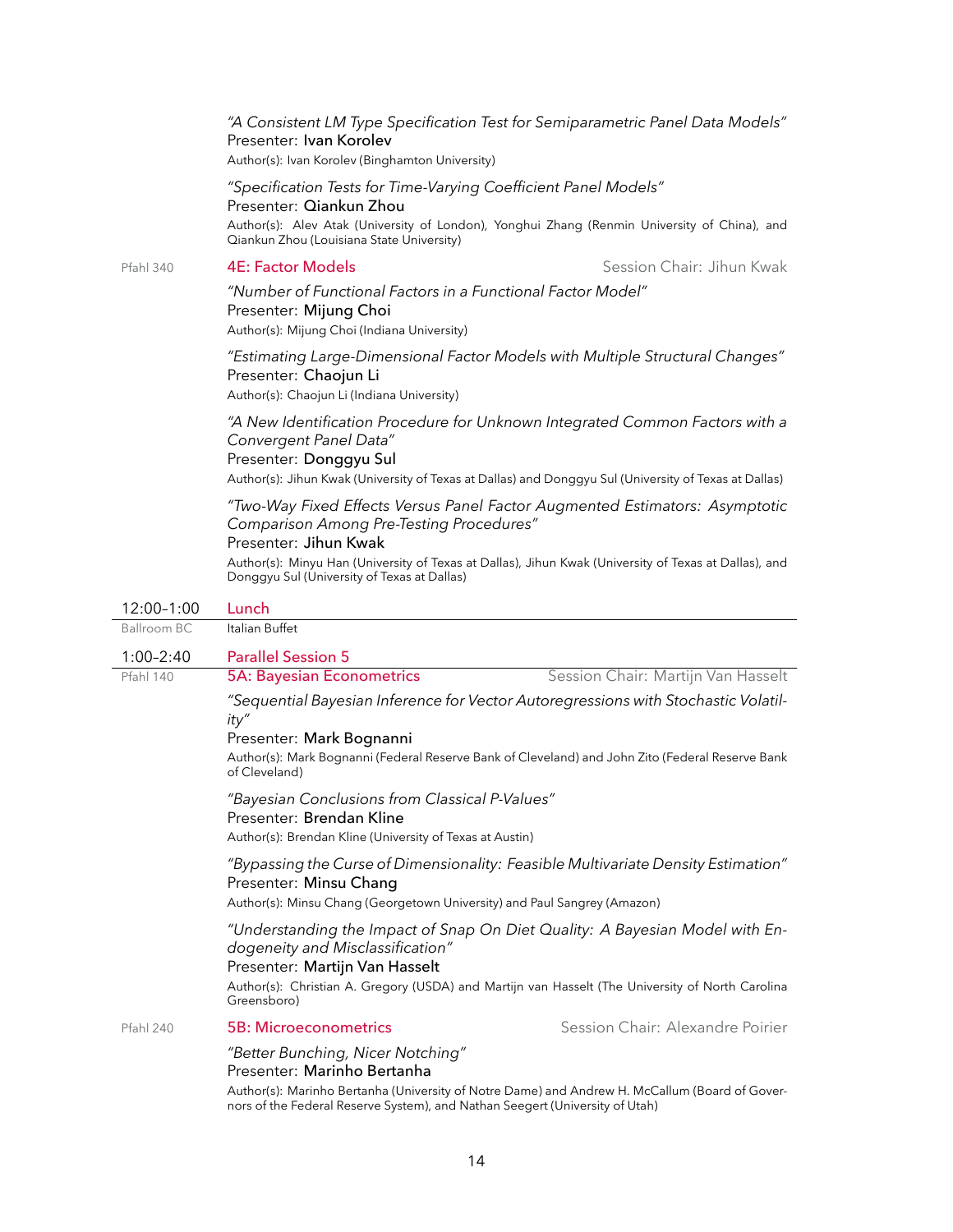*"Honest Confidence Sets in Nonparametric IV Regression and Other Ill-Posed Models"*

#### Presenter: Andrii Babii

Author(s): Andrii Babii (University of North Carolina at Chapel Hill)

#### *"Correcting Endogeneity Bias in Models with Bunching"* Presenter: Carolina Caetano

Author(s): Carolina Caetano (University of Georgia), Gregorio Caetano (University of Georgia), and Eric Nielsen (Federal Reserve Board of Governors)

#### *"Salvaging Falsified Instrumental Variable Models"* Presenter: Alexandre Poirier

Author(s): Matthew A. Masten (Duke University) and Alexandre Poirier (Georgetown University)

#### Pfahl 230 5C: Financial Econometrics 2 Session Chair: Soohun Kim

## *"Information in Risk Neutral Probabilities"*

#### Presenter: Michael Zdinak

Author(s): Werner Ploberger (Washington University in St. Louis) and Michael Zdinak (Washington University in St. Louis)

#### *"Unspanned Macro Factor Selection in Affine Term Structure Models"* Presenter: Cheolwoo Lee

Author(s): Siddhartha Chib (Washington University in St. Louis), Kyu Ho Kang (Korea University), Biancen Xie (Washington University in St. Louis), and Cheolwoo Lee (Korea University)

## *"Assessing Regulatory Responses to Troubled Banks"*

#### Presenter: Padma Sharma

Author(s): Padma Sharma (University of California at Irvine)

# *"Arbitrage Portfolio"*

#### Presenter: Soohun Kim

Author(s): Soohun Kim (Georgia Institute of Technology), Robert A. Korajczyk (Northwestern University), and Andreas Neuhierl (Mendoza College of Business)

#### Pfahl 202 5D: Time Series 2 Session Chair: J. Isaac Miller

# *"The Dark Side of the Moon: Searching for the Other Half of Seasonality"* Presenter: Gary Cornwall

Author(s): Gary Cornwall (Bureau of Economic Analysis)

*"An Exact Test for Serially Correlated Errors via Posterior Simulation"* Presenter: Jeffrey Mills Author(s): Jeffrey A. Mills (University of Cincinnati) and Vikram Suresh (University of Cincinnati)

# *"Bayesian Nonparametric Modeling of Autocorrelation"*

#### Presenter: Kun Ho Kim

Author(s): Tanujit Dey (The Cleveland Clinic), Kun Ho Kim (Yeshiva University), and Chae Young Lim (Seoul National University)

#### *"Beyond RCP8.5: Marginal Mitigation Using Quasi-Representative Concentration Pathways"*

#### Presenter: J. Isaac Miller

Author(s): William A. Brock (University of Wisconsin-Madison) and J. Isaac Miller (University of Missouri)

## Pfahl 340 5E: Spatial Econometrics Session Chair: Cynthia Yang

*"Spatial Dynamic Models with Intertemporal Optimization: Coevolution of Economic Activities and Networks"*

#### Presenter: Hanbat Jeong

Author(s): Hanbat Jeong (The Ohio State University) and Lung-fei Lee (The Ohio State University)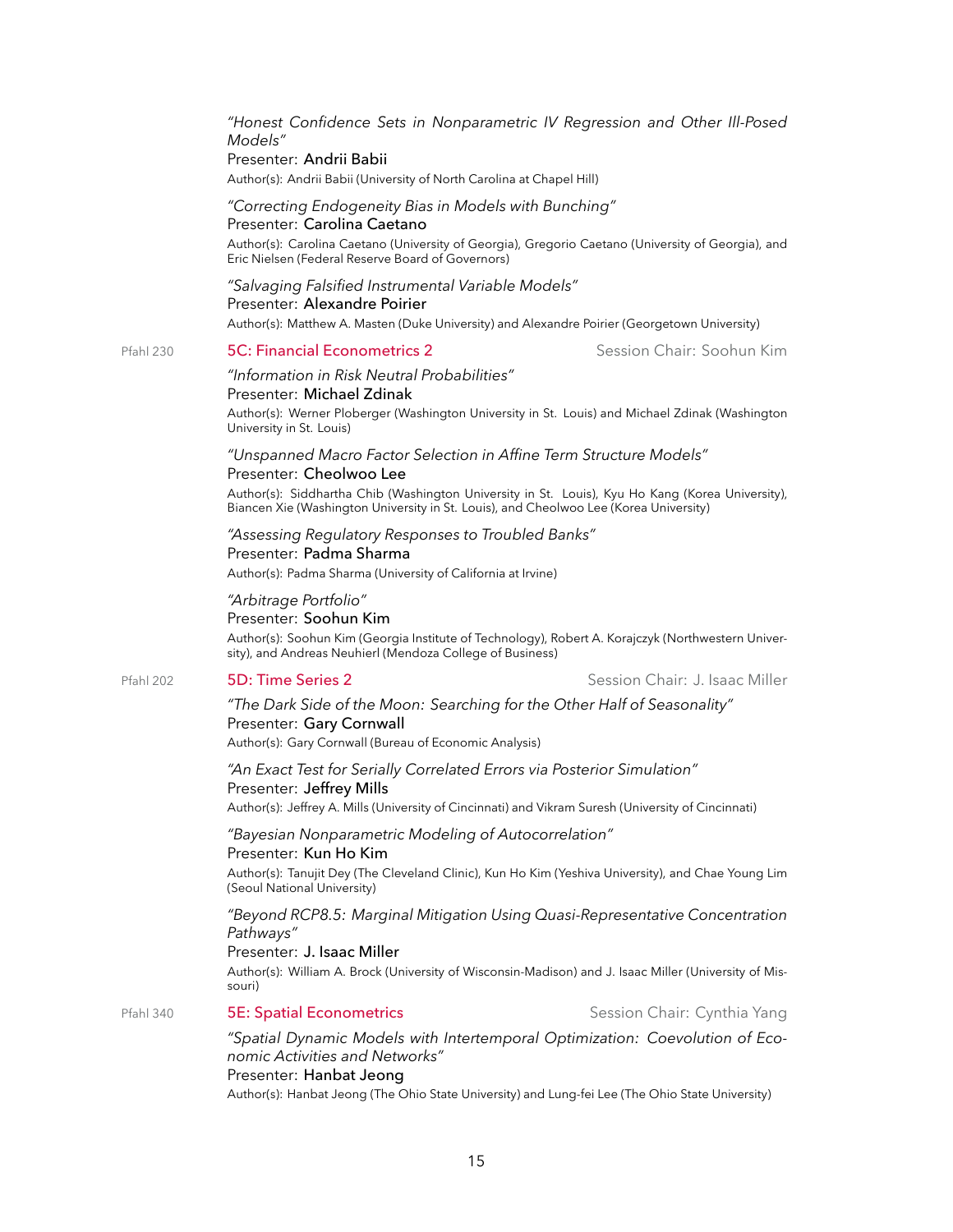|                        | "Bootstrap Inference Under Cross Sectional Dependence"<br>Presenter: Min Seong Kim                                                                                                                                                                                                   |                            |  |  |
|------------------------|--------------------------------------------------------------------------------------------------------------------------------------------------------------------------------------------------------------------------------------------------------------------------------------|----------------------------|--|--|
|                        | Author(s): Timothy Conley (Western University), Sílvia Gonçalves (McGill University), Min Seong Kim<br>(University of Connecticut), and Benoit Perron (University of Montreal)                                                                                                       |                            |  |  |
|                        | "A Structural Model for The Coevolution of Networks and Behavior"<br>Presenter: Xiaodong Liu<br>Author(s): Chih-Sheng Hsieh (Chinese University of Hong Kong), Michael D. Konig (Centre for Eco-<br>nomic Policy Research (CEPR)), and Xiaodong Liu (University of Colorado Boulder) |                            |  |  |
|                        | "Estimation and Inference in Spatial Models with Dominant Units"<br>Presenter: Cynthia Yang<br>Author(s): M. Hashem Pesaran (University of Southern California) and Cynthia Fan Yang (Florida State<br>University)                                                                   |                            |  |  |
| <b>Pfahl 330</b>       | <b>5F: Causal Inference</b>                                                                                                                                                                                                                                                          | Session Chair: Byoung Park |  |  |
|                        | "RD Donuts and Derivative Bounds"<br>Presenter: Connor Dowd<br>Author(s): Connor Dowd (University of Chicago)                                                                                                                                                                        |                            |  |  |
|                        | "Doubly Weighted M-Estimation for Nonrandom Assignment and Missing Out-<br>comes"<br>Presenter: Akanksha Negi<br>Author(s): Akanksha Negi (Michigan State University)                                                                                                                |                            |  |  |
|                        | "Regression Discontinuity Design under Self-selection"<br>Presenter: Sida Peng<br>Author(s): Sida Peng (Microsoft Research) and Yang Ning (Cornell University)                                                                                                                       |                            |  |  |
|                        | "Identification and Estimation of Structural Causal Mediation Model with Endoge-<br>nous Intermediate Variable"<br>Presenter: Byoung Park<br>Author(s): Jun Soo Lee (SUNY Albany) and Byoung G. Park (SUNY Albany)                                                                   |                            |  |  |
| 2:40-3:00              | <b>Coffee Break</b>                                                                                                                                                                                                                                                                  |                            |  |  |
|                        |                                                                                                                                                                                                                                                                                      |                            |  |  |
| 3:00-4:40<br>Pfahl 140 | <b>Parallel Session 6</b><br>6A: Macroeconomics 5                                                                                                                                                                                                                                    | Session Chair: Yoon Jo     |  |  |
|                        | "Mind the Gap! - A Monetarist View of the Open-Economy Phillips Curve"<br>Presenter: Ayse Kabukcuoglu<br>Author(s): Ayse Kabukçuoglu (North Carolina State University) and Enrique Martínez-García (Federal                                                                          |                            |  |  |
|                        | Reserve Bank of Dallas and SMU)<br>"Rational Inattention, Menu Costs, and Multi-Product Firms: Micro Evidence and<br>Aggregate Implications"<br>Presenter: Choongryul Yang<br>Author(s): Choongryul Yang (University of Texas at Austin)                                             |                            |  |  |
|                        | "Expectation Effects of Switching Financial Frictions"<br>Presenter: Shi Qiu<br>Author(s): Yoosoon Chang (Indiana University) and Shi Qiu (Indiana University)                                                                                                                       |                            |  |  |
|                        | "Downward Nominal Wage Rigidity in The United States"<br>Presenter: Yoon Jo                                                                                                                                                                                                          |                            |  |  |

Author(s): Yoon J. Jo (Columbia University)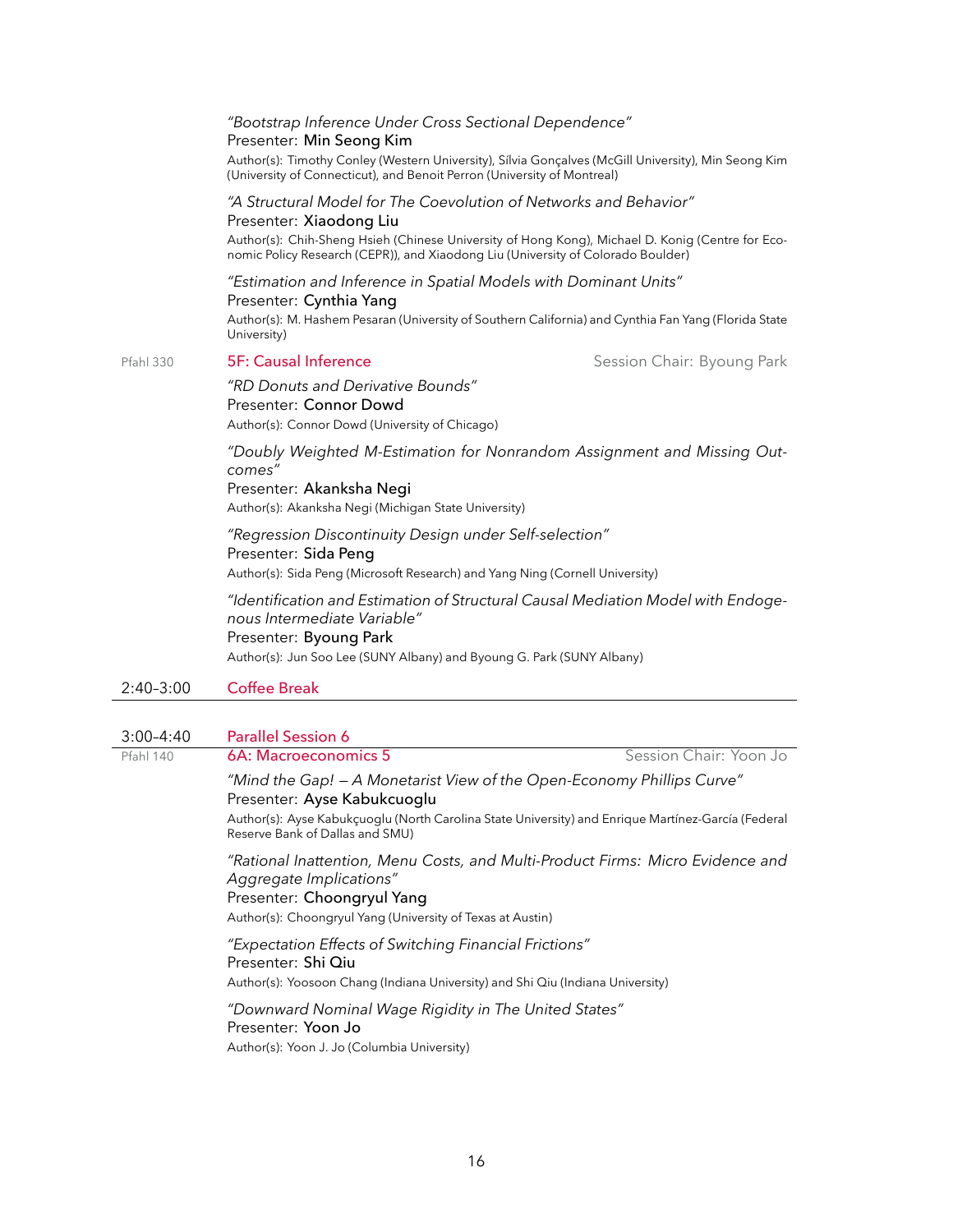#### Pfahl 240 6B: Applied Microeconomics Session Chair: Sung Je Byun

### *"Competition Effects of Charter Schools: New Evidence from North Carolina"* Presenter: Anastasia Semykina

Author(s): Niu Gao (Public Policy Institute of California) and Anastasia Semykina (Florida State University)

## *"Estimating the Income-Transfer Derivative Without Exclusion Restriction"* Presenter: Yixiao Jiang

Author(s): Yixiao Jiang (Christopher Newport University) and Lu Wang (Rutgers University)

# *"Impact of Compulsory Schooling on Educational Attainment and Work Outcomes: Evidence from Indonesia"*

# Presenter: Ana Noveria

Author(s): Ana Noveria (Newcastle University)

*"China Shock, Local Credit Supply, and the Amplified Impacts on U.S. Labor Market"*

# Presenter: Sung Je Byun

Author(s): Sung Je Byun (Federal Reserve Bank of Dallas) and Seung Hoon Lee (Georgia Institute of Technology)

# Pfahl 230 **6C: Nonparametric Methods 2** Session Chair: Chaoyi Chen

*"An Averaging Estimator for Two Step M Estimation in Semiparametric Models"* Presenter: Ruoyao Shi

Author(s): Ruoyao Shi (University of California Riverside)

### *"Semiparametric Estimation of Correlated Random Coefficient Models"* Presenter: Samuele Centorrino

Author(s): S. Centorrino (State University of New York at Stony Brook) and A. Ullah (University of California Riverside)

## *"Consistent Specification Testing Under Network Dependece"* Presenter: Abhimanyu Gupta

Author(s): Abhimanyu Gupta (University of Essex) and Xi Qu (Shanghai Jiao Tong University)

## *"Endogeneity in Semiparametric Threshold Regression Model with Two Threshold Variables"*

## Presenter: Chaoyi Chen

Author(s): Chaoyi Chen (University of Guelph), Thanasis Stengos (University of Guelph), and Yiguo Sun (University of Guelph)

# Pfahl 202 **6D: VAR Models 2** Session Chair: Alexander Chudik

### *"Macroeconomic Uncertainty and Industrial Production: The Role of Consumer Confidence"*

# Presenter: Mohamad Karaki

Author(s): Mohamad B. Karaki (Lebanese American University) and Sandeep Kumar Rangaraju (Weber State University)

#### *"What Drives Temperature Anomalies? A Functional SVAR Approach"* Presenter: Yoosoon Chang

Author(s): Yoosoon Chang (Indiana University), J. Isaac Miller (University of Missouri), and Joon Park (Indiana University)

# *"Regime-Switching Structural Vector Autoregression Identified by Sign Restrictions: Asymmetric Effects of Monetary Policy Revisited"*

# Presenter: Lam Nguyen

Author(s): Lam Nguyen (University of California at San Diego)